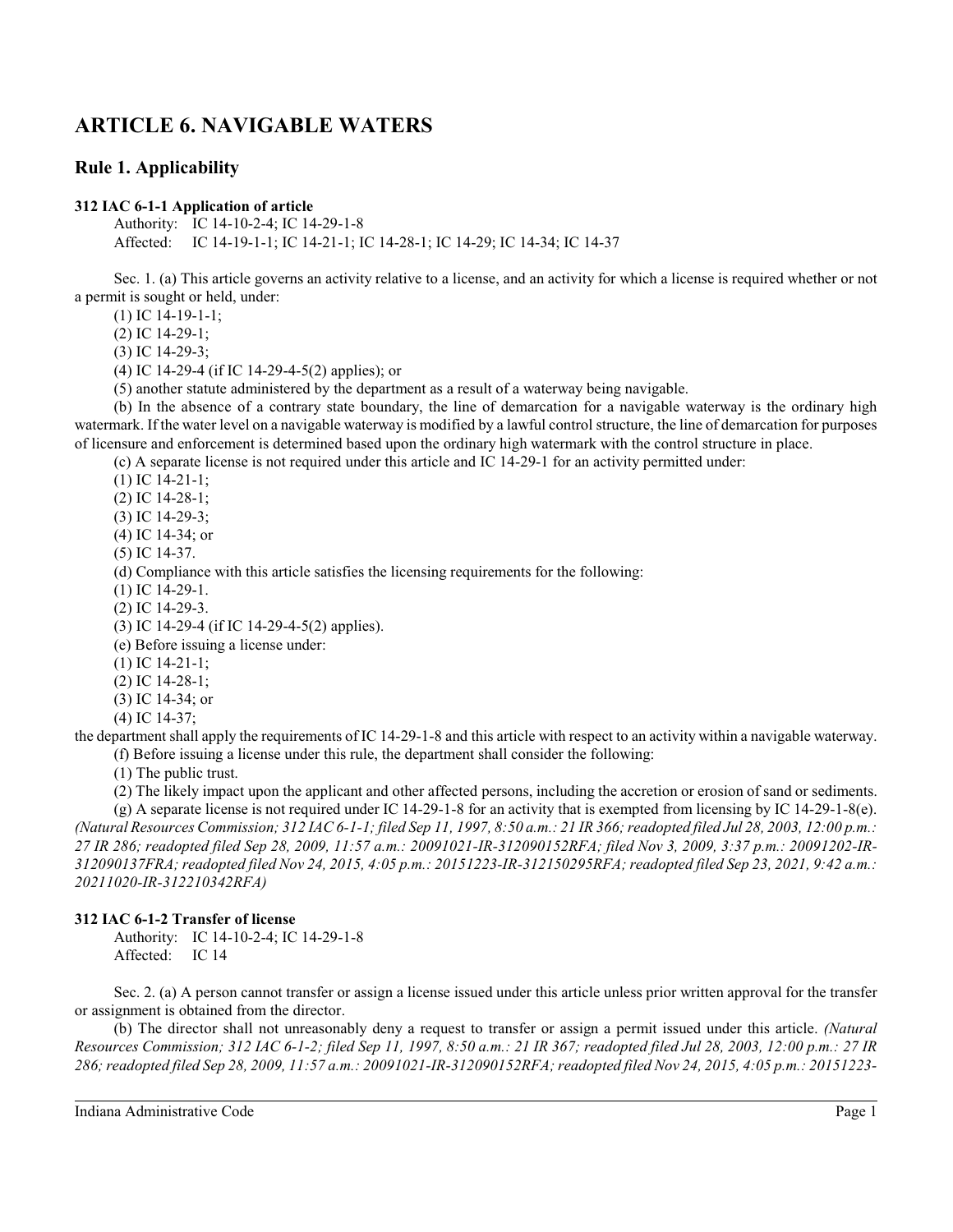*IR-312150295RFA; readopted filed Sep 23, 2021, 9:42 a.m.: 20211020-IR-312210342RFA)*

### **312 IAC 6-1-3 License application; limitations; revocation; general sanctions**

Authority: IC 14-10-2-4; IC 14-29-1-8

Affected: IC 4-21.5; IC 14-9-3; IC 14-10-2-6; IC 14-29

Sec. 3. (a) A license issued under this article is subject to the conditions, terms, or limitations contained on or attached to the license.

(b) A license may be suspended or revoked by the department under IC 4-21.5 for a violation of IC 14-29, this article, or a condition contained on or attached to the license.

(c) Any deputy director referenced in IC 14-9-3 may file a complaint with the commission that seeks the issuance of a notice of violation and the imposition of a charge, where authorized by IC 14-10-2-6, for any of the following:

(1) A violation of IC 14-29.

(2) A violation of this article.

(3) A violation of a condition contained on or attached to a license issued under this article.

(4) Conduct of an activity for which a license is required under this article but for which no license is obtained.

(d) The issuance of a license under this article does not divest the United States, Indiana, the department, or a riparian or littoral owner of a property interest in a navigable waterway or adjacent lands. *(Natural Resources Commission; 312 IAC 6-1-3; filed Sep 11, 1997, 8:50 a.m.: 21 IR 367; errata filed Nov 24, 1997, 4:30 p.m.: 21 IR 1347; readopted filed Jul 28, 2003, 12:00 p.m.: 27 IR 286; errata filed Jan 27, 2009, 2:04 p.m.: 20090211-IR-312090064ACA; readopted filed Sep 28, 2009, 11:57 a.m.: 20091021-IR-312090152RFA; readopted filed Nov 24, 2015, 4:05 p.m.: 20151223-IR-312150295RFA; readopted filed Sep 23, 2021, 9:42 a.m.: 20211020-IR-312210342RFA)*

### **312 IAC 6-1-4 Determination of riparian zones**

Authority: IC 14-10-2-4; IC 14-15-7-3; IC 14-26-1-8 Affected: IC 14-15; IC 14-29-1

Sec. 4. If a determination of riparian boundaries is reasonably required for the performance of functions under IC 14-29-1 and this article, the department (or the commission on administrative review) shall consider as guidance "Riparian Zones within Public Freshwater Lakes and Navigable Waters", as published by the Legislative Services Agency at DIN: 20080116-IR-312080013NRA (January 16, 2008). *(Natural Resources Commission; 312 IAC 6-1-4; filed Nov 3, 2009, 3:37 p.m.: 20091202-IR-312090137FRA; readopted filed Nov 24, 2015, 4:05 p.m.: 20151223-IR-312150295RFA; readopted filed Sep 23, 2021, 9:42 a.m.: 20211020-IR-312210342RFA)*

### **312 IAC 6-1-5 Lawful nonconforming uses**

Authority: IC 14-10-2-4; IC 14-15-7-3; IC 14-26-1-8 Affected: IC 4-21.5; IC 14-15; IC 14-29-1-8

Sec. 5. (a) A structure or facility that was lawfully placed before the effective date of a provision of:

(1) IC 14-29-1-8; or

(2) a section of this article;

which would be unlawful if placed after that date, is eligible for qualification under this section as a lawful nonconforming use.

(b) This subsection governs the establishment of a lawful nonconforming use as follows:

(1) A person who claims a lawful nonconforming use has the burden of proof for establishing:

- (A) the existence of the use; and
- (B) that the use was lawful;

when the new or amended statutory or rule section became effective. Except as provided in subdivision (2), a use must have been in existence when the new or amended section became effective and not merely at some time before it became effective. (2) If a rule section that governs the placement of a temporary structure becomes effective outside the boating season, but a temporary structure was used during the previous boating season, the use is considered to have been in existence when the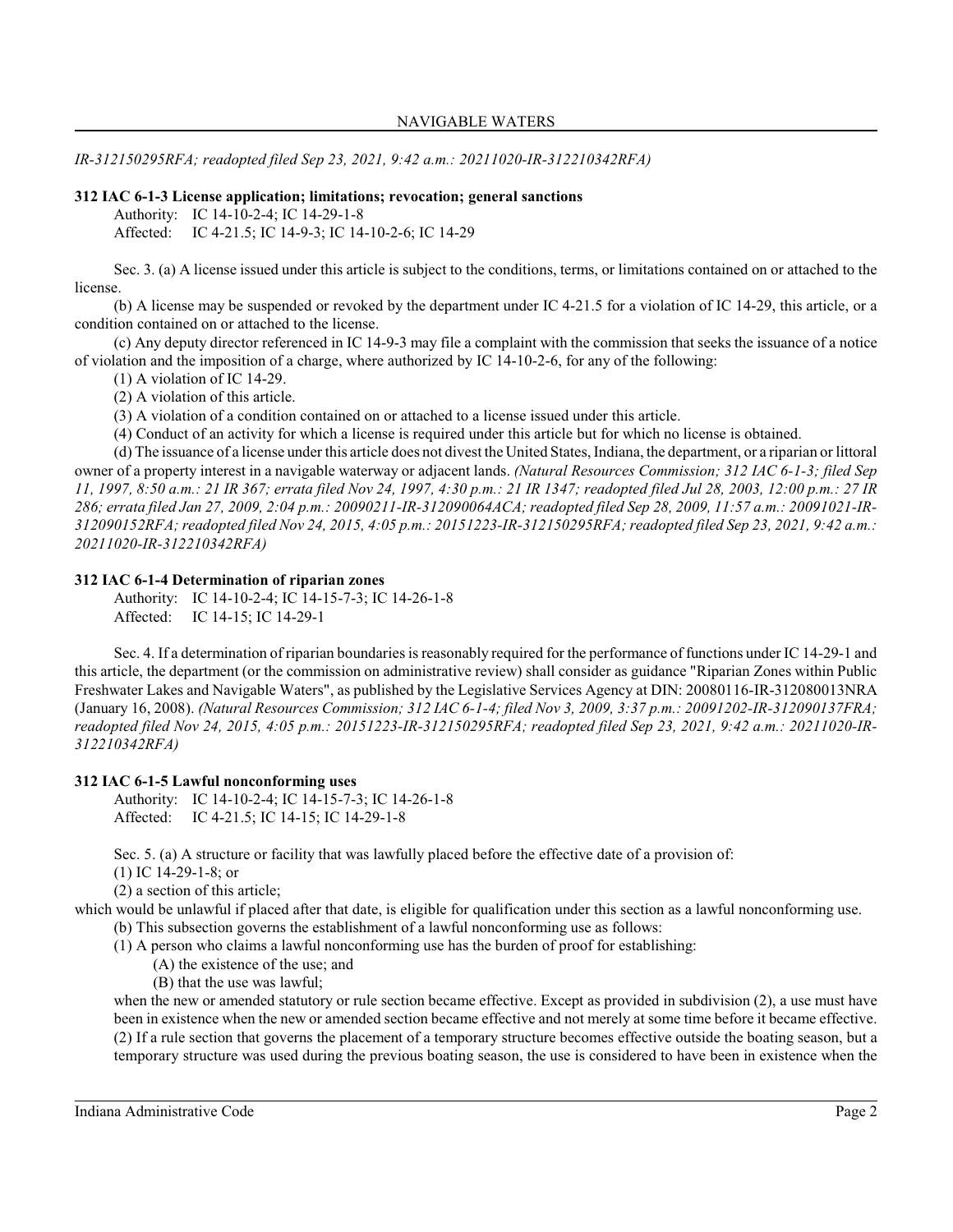section became effective. As used in this subdivision, the boating season is from April 1 through October 31.

(3) The department may consider the following documentation in determining the existence of a lawful nonconforming use:

(A) Ground level or aerial photographs.

(B) Blueprints or engineering drawings.

(C) Pier installation company records.

(D) Inventories of piers that are nonconforming uses. These inventories shall be maintained by the department's division of law enforcement at the district headquarters for the district in which the structure is located.

(E) CAD drawings.

(F) Deeds, plats, and similar recorded documents.

(G) Adjudications by the commission or by a court, including those determining the intent or consequence of an easement.

(H) GPS units or range finders.

(I) USDA documentation.

(J) County GIS programs and documentation.

(K) Statements from riparian owners and others familiar with the site may also be considered, but a determination may not be based solely on those statements.

(4) A person may deliver a written request and supporting documentation in support of a claim to any lawful nonconforming use that arises under IC 14-29-1-8 or this article. A person who does not deliver a request under this subdivision is not prohibited from asserting the benefits of a lawful nonconforming use as an affirmative defense or otherwise in a proceeding under IC 4-21.5.

(5) The department shall provide notice under IC 4-21.5-3-5 of a determination that a structure qualifies or does not qualify as a lawful nonconforming use under subdivision (4).

(6) The department shall maintain a public file or files to memorialize any determinations under this subsection. The department may include in the file a determination that a structure qualified or did not qualify as a lawful nonconforming use even if the determination was made before the effective date of this subsection.

(c) This subsection governs the maintenance of or modification to a lawful nonconforming use as follows:

(1) Except as provided in subdivision (2), a lawful nonconforming use may be maintained, but the use cannot be modified or repaired unless a person satisfies the requirements of IC 14-29-1 and this article that are in effect at the time of the modification or repair. In performing modification or repair under this subdivision, the:

(A) location;

- (B) size; and
- (C) configuration;

of the use must be maintained.

(2) The department may authorize a modification or repair to a lawful nonconforming use if it determines that the resulting change to the:

(A) location;

(B) size; or

(C) configuration;

would better serve a public right or a vested right, as protected by IC 14-29-1 or this article, than does the existing lawful nonconforming use.

(d) This subsection governs the removal of a lawful nonconforming use as follows:

(1) The director or the director's designee may order the removal of a lawful nonconforming use if the structure or facility is either of the following:

(A) A nuisance that is likely to pose a significant adverse effect to any of the following:

(i) Navigability.

(ii) The environment.

- (iii) The enjoyment of life or property.
- (iv) The public trust.
- (B) Abandoned.

(C) Modified in a manner for which a license is required under IC 14-29-1 or this article, but for which no license has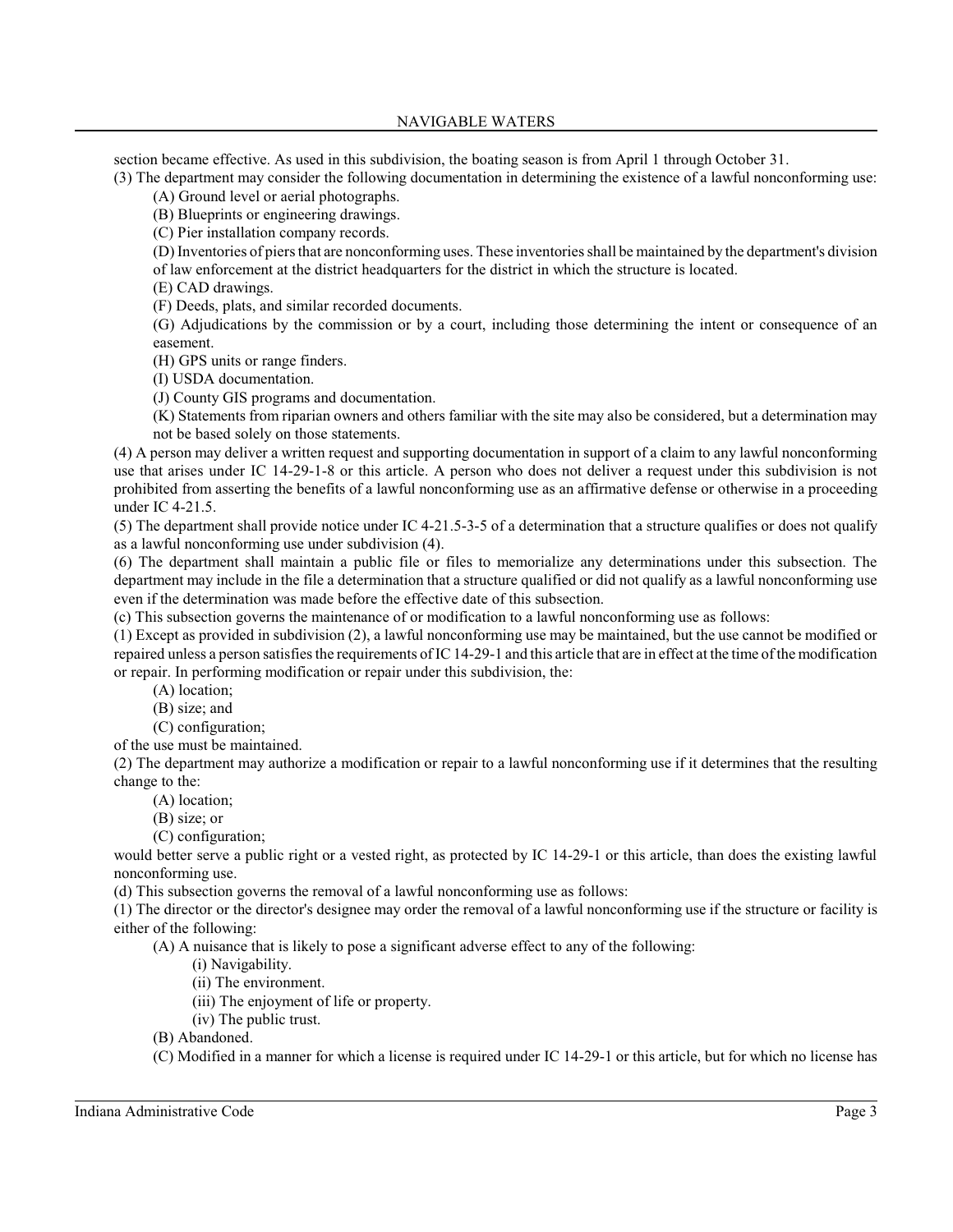been obtained.

- (2) The department has the burden of proof to establish a lawful nonconforming use should be removed under thissubsection.
- (3) A structure adversely affects navigability under subdivision  $(1)(A)(i)$  if the structure is any of the following:
	- (A) Extended or located more than one hundred (100) feet from the ordinary high watermark of the waterway.
	- (B) Submerged or otherwise obscured from the view of a boater or other person using a lake.
	- (C) In a derelict condition. A structure is in a derelict condition if:
		- (i) so neglected by the owner that it has become ineffective for the intended purposes; or
		- (ii) following a reasonable inquiry, the owner of the structure cannot be identified.

(4) Generally, a use is abandoned if not exercised for a period in excess of one (1) year. A person may, however, present evidence of special factors that would reasonably excuse a failure to maintain the use. These factors include the following:

- (A) Pending litigation relating to the lawful nonconforming use.
- (B) Unusual environmental conditions.

(e) IC 4-21.5-3-8 controls an order issued under subsection (d) unless an emergency exists, in which event IC 4-21.5-4 applies.

(f) Nothing in this rule affects the department's right to seek injunctive or other relief under IC 14-29-1 or another applicable law. *(Natural Resources Commission; 312 IAC 6-1-5; filed Nov 3, 2009, 3:37 p.m.: 20091202-IR-312090137FRA; readopted filed Nov 24, 2015, 4:05 p.m.: 20151223-IR-312150295RFA; readopted filed Sep 23, 2021, 9:42 a.m.: 20211020-IR-312210342RFA)*

# **Rule 2. Definitions**

#### **312 IAC 6-2-1 Applicability**

Authority: IC 14-10-2-4; IC 14-29-1-8 Affected: IC 14

Sec. 1. (a) The definitions contained in this rule apply throughout this article.

(b) The definitions contained in 312 IAC 1 also apply. *(Natural Resources Commission; 312 IAC 6-2-1; filed Sep 11, 1997,* 8:50 a.m.: 21 IR 367; readopted filed Jul 28, 2003, 12:00 p.m.: 27 IR 286; readopted filed Sep 28, 2009, 11:57 a.m.: 20091021-IR-*312090152RFA; readopted filed Nov 24, 2015, 4:05 p.m.: 20151223-IR-312150295RFA; readopted filed Sep 23, 2021, 9:42 a.m.: 20211020-IR-312210342RFA)*

### **312 IAC 6-2-2 "Abandoned shipwreck" defined**

Authority: IC 14-10-2-4; IC 14-21-1-31; IC 14-29-1-8 Affected: IC 14

Sec. 2. "Abandoned shipwreck" means a shipwreck to which title has been given up by the owner with the intent of never claiming a right or interest in the future. An intention to give up title may be demonstrated where an owner:

(1) takes steps to collect insurance or pay a salvage award to a person who salvages the vessel's cargo; or

(2) takes no action after a wreck incident to recovering or removing the vessel and its cargo.

*(Natural Resources Commission; 312 IAC 6-2-2; filed Sep 11, 1997, 8:50 a.m.: 21 IR 367;readopted filed Jul 28, 2003, 12:00 p.m.: 27 IR 286; readopted filed Sep 28, 2009, 11:57 a.m.: 20091021-IR-312090152RFA; readopted filed Nov 24, 2015, 4:05 p.m.: 20151223-IR-312150295RFA; readopted filed Sep 23, 2021, 9:42 a.m.: 20211020-IR-312210342RFA)*

### **312 IAC 6-2-3 "Beach nourishment" defined**

Authority: IC 14-10-2-4; IC 14-29-1-8 Affected: IC 14

Sec. 3. "Beach nourishment" means the placement of sand to mitigate beach erosion:

(1) within the ordinary high watermark of Lake Michigan; or

(2) within such proximity to the shoreline of Lake Michigan that wind or water erosion is likely to transport sand into the lake. *(Natural Resources Commission; 312 IAC 6-2-3; filed Sep 11, 1997, 8:50 a.m.: 21 IR 367;readopted filed Jul 28, 2003, 12:00 p.m.: 27 IR 286; readopted filed Sep 28, 2009, 11:57 a.m.: 20091021-IR-312090152RFA; readopted filed Nov 24, 2015, 4:05 p.m.:*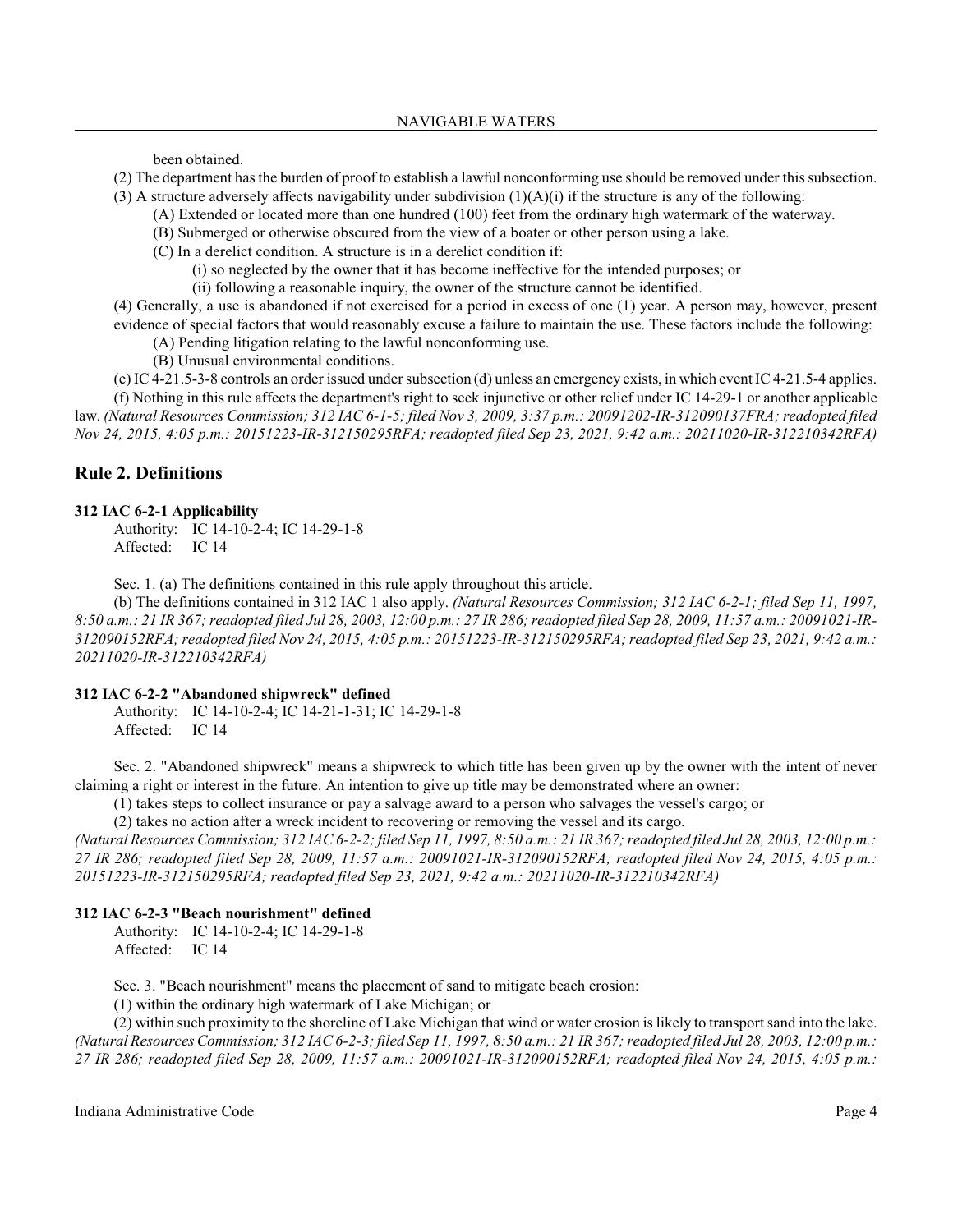*20151223-IR-312150295RFA; readopted filed Sep 23, 2021, 9:42 a.m.: 20211020-IR-312210342RFA)*

# **312 IAC 6-2-3.3 "Creek rock" defined**

Authority: IC 14-10-2-4; IC 14-28-1-5; IC 14-29-1-8 Affected: IC 14-28-1; IC 14-29-1

Sec. 3.3. "Creek rock" means each of the following located within a waterway:

- (1) Sand.
- (2) Gravel.
- (3) Rock.
- (4) Slab rock.

*(Natural Resources Commission; 312 IAC 6-2-3.3; filed May 12, 2009, 11:27 a.m.: 20090610-IR-312080614FRA; readopted filed Sep 28, 2009, 11:57 a.m.: 20091021-IR-312090152RFA; readopted filed Nov 24, 2015, 4:05 p.m.: 20151223-IR-312150295RFA; readopted filed Sep 23, 2021, 9:42 a.m.: 20211020-IR-312210342RFA)*

### **312 IAC 6-2-3.7 "Group pier" defined**

Authority: IC 14-10-2-4; IC 14-15-7-3; IC 14-29-1-8 Affected: IC 14-29-1

Sec. 3.7. "Group pier" means a pier that is subject to IC 14-29-1 and provides docking space for any of the following:

- (1) At least five (5) separate property owners.
- (2) At least five (5) rental units.
- (3) An association.
- (4) A condominium, cooperative, or other form of horizontal property.
- (5) A subdivision or an addition.
- (6) A conservancy district.
- (7) A campground.
- (8) A mobile home park.
- (9) A club that has, as a purpose, the use of public waters for any of the following:
	- (A) Boating.
	- (B) Fishing.
	- (C) Hunting.
	- (D) Trapping.
	- (E) Similar activities.

*(Natural Resources Commission; 312 IAC 6-2-3.7; filed Nov 3, 2009, 3:37 p.m.: 20091202-IR-312090137FRA; readopted filed Nov 24, 2015, 4:05 p.m.: 20151223-IR-312150295RFA; readopted filed Sep 23, 2021, 9:42 a.m.: 20211020-IR-312210342RFA)*

### **312 IAC 6-2-3.8 "Hard mineral resources" defined**

Authority: IC 14-10-2-4; IC 14-28-1-5; IC 14-29-1-8 Affected: IC 14-28-1; IC 14-29-1

Sec. 3.8. "Hard mineral resources" means naturally occurring alluvial deposits of the following:

- (1) Gold.
- (2) Platinum.
- (3) Silver.
- (4) Lead.
- (5) Copper.
- (6) Diamonds and other gemstones.
- (7) Other similar materials.

*(Natural Resources Commission; 312 IAC 6-2-3.8; filed Nov 3, 2009, 3:35 p.m.: 20091202-IR-312090080FRA; readopted filed Nov*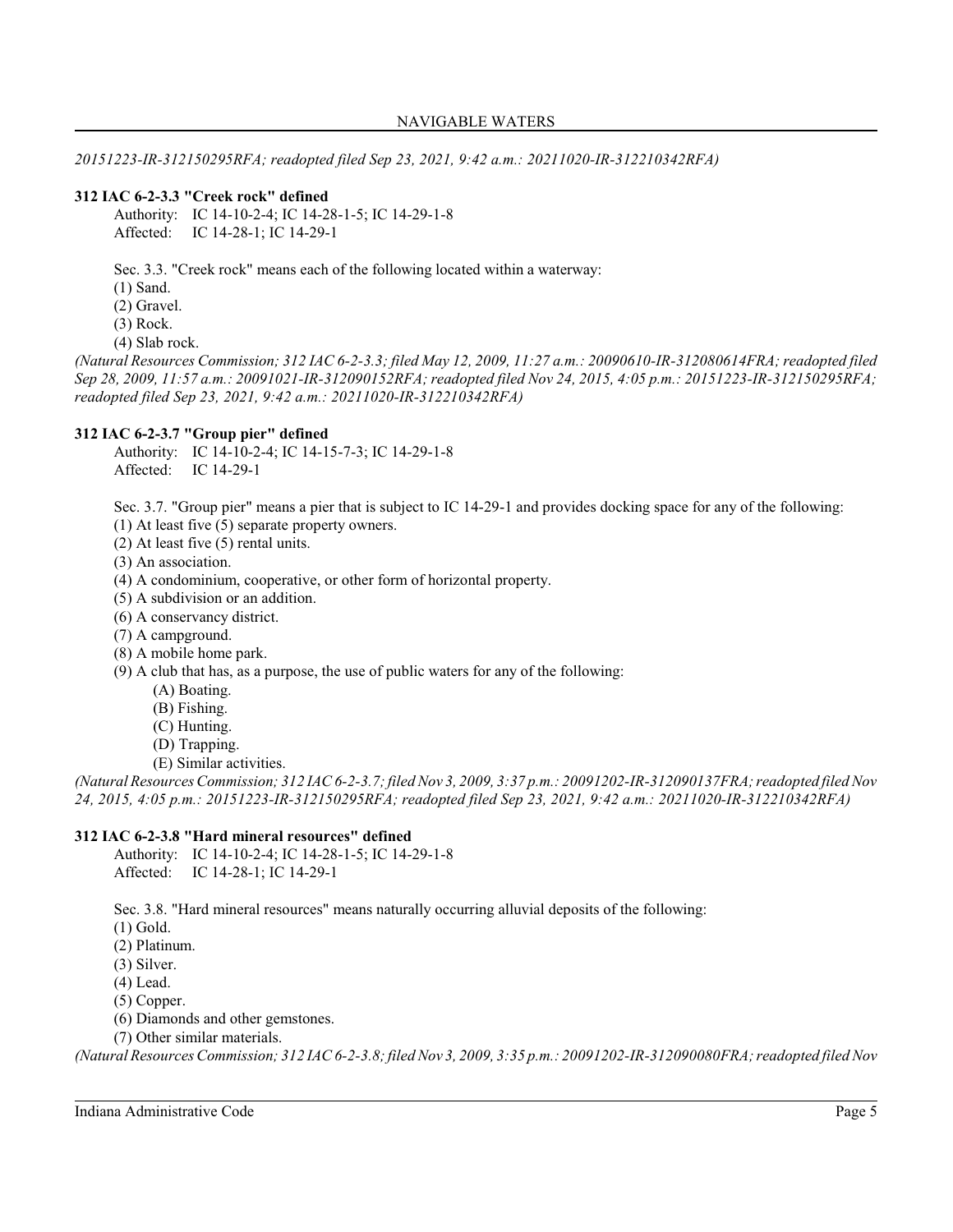*24, 2015, 4:05 p.m.: 20151223-IR-312150295RFA; readopted filed Sep 23, 2021, 9:42 a.m.: 20211020-IR-312210342RFA)*

### **312 IAC 6-2-4 "Historic shipwreck" defined**

Authority: IC 14-10-2-4; IC 14-21-1-31; IC 14-29-1-8 Affected: IC 14

Sec. 4. "Historic shipwreck" means a shipwreck that is located within a historic site. *(Natural Resources Commission; 312 IAC 6-2-4; filed Sep 11, 1997, 8:50 a.m.: 21 IR 367; readopted filed Jul 28, 2003, 12:00 p.m.: 27 IR 286; readopted filed Sep 28, 2009, 11:57 a.m.: 20091021-IR-312090152RFA; readopted filed Nov 24, 2015, 4:05 p.m.: 20151223-IR-312150295RFA; readopted filed Sep 23, 2021, 9:42 a.m.: 20211020-IR-312210342RFA)*

#### **312 IAC 6-2-5 "Historic site" defined**

Authority: IC 14-10-2-4; IC 14-21-1-31; IC 14-29-1-8 Affected: IC 14-8-2-125

Sec. 5. "Historic site" has the meaning set forth in IC 14-8-2-125. *(Natural Resources Commission; 312 IAC 6-2-5; filed Sep 11, 1997, 8:50 a.m.: 21 IR 367; readopted filed Jul 28, 2003, 12:00 p.m.: 27 IR 286; readopted filed Sep 28, 2009, 11:57 a.m.: 20091021-IR-312090152RFA; readopted filed Nov 24, 2015, 4:05 p.m.: 20151223-IR-312150295RFA; readopted filed Sep 23, 2021, 9:42 a.m.: 20211020-IR-312210342RFA)*

#### **312 IAC 6-2-6 "Marina" defined**

Authority: IC 14-10-2-4; IC 14-29-1-8 Affected: IC 14

Sec. 6. "Marina" means a structure that:

(1) can service simultaneously at least five (5) boats; and

(2) provides, for a fee, one (1) or more of the following:

(A) Boat engine fuel.

(B) Boat repair.

(C) Boat sales or rental.

*(Natural Resources Commission; 312 IAC 6-2-6; filed Sep 11, 1997, 8:50 a.m.: 21 IR 368;readopted filed Jul 28, 2003, 12:00 p.m.: 27 IR 286; filed Apr 24, 2008, 1:44 p.m.: 20080521-IR-312070646FRA; errata filed Jun 2, 2009, 10:29 a.m.: 20090624-IR-312090386ACA;readopted filed Sep 28, 2009, 11:57 a.m.: 20091021-IR-312090152RFA; readopted filed Nov 24, 2015, 4:05 p.m.: 20151223-IR-312150295RFA; readopted filed Sep 23, 2021, 9:42 a.m.: 20211020-IR-312210342RFA)*

### **312 IAC 6-2-6.8 "Prospecting" defined**

Authority: IC 14-10-2-4; IC 14-28-1-5; IC 14-29-1-8 Affected: IC 14-28-1; IC 14-29-1

Sec. 6.8. "Prospecting" refers to activities conducted in preparation for or to remove hard mineral resources. *(Natural Resources Commission; 312 IAC 6-2-6.8; filed Nov 3, 2009, 3:35 p.m.: 20091202-IR-312090080FRA; readopted filed Nov 24, 2015, 4:05 p.m.: 20151223-IR-312150295RFA; readopted filed Sep 23, 2021, 9:42 a.m.: 20211020-IR-312210342RFA)*

#### **312 IAC 6-2-7 "Public or municipal water utility" defined**

Authority: IC 14-10-2-4; IC 14-29-1-8 Affected: IC 8-1-2-1; IC 14

Sec. 7. "Public or municipal water utility" means a "public utility" under IC 8-1-2-1(a) or a "municipally owned utility" under IC 8-1-2-1(h), which is operated to furnish water. *(Natural Resources Commission; 312 IAC 6-2-7; filed Sep 11, 1997, 8:50 a.m.: 21 IR 368; readopted filed Jul 28, 2003, 12:00 p.m.: 27 IR 286; readopted filed Sep 28, 2009, 11:57 a.m.: 20091021-IR-*

Indiana Administrative Code Page 6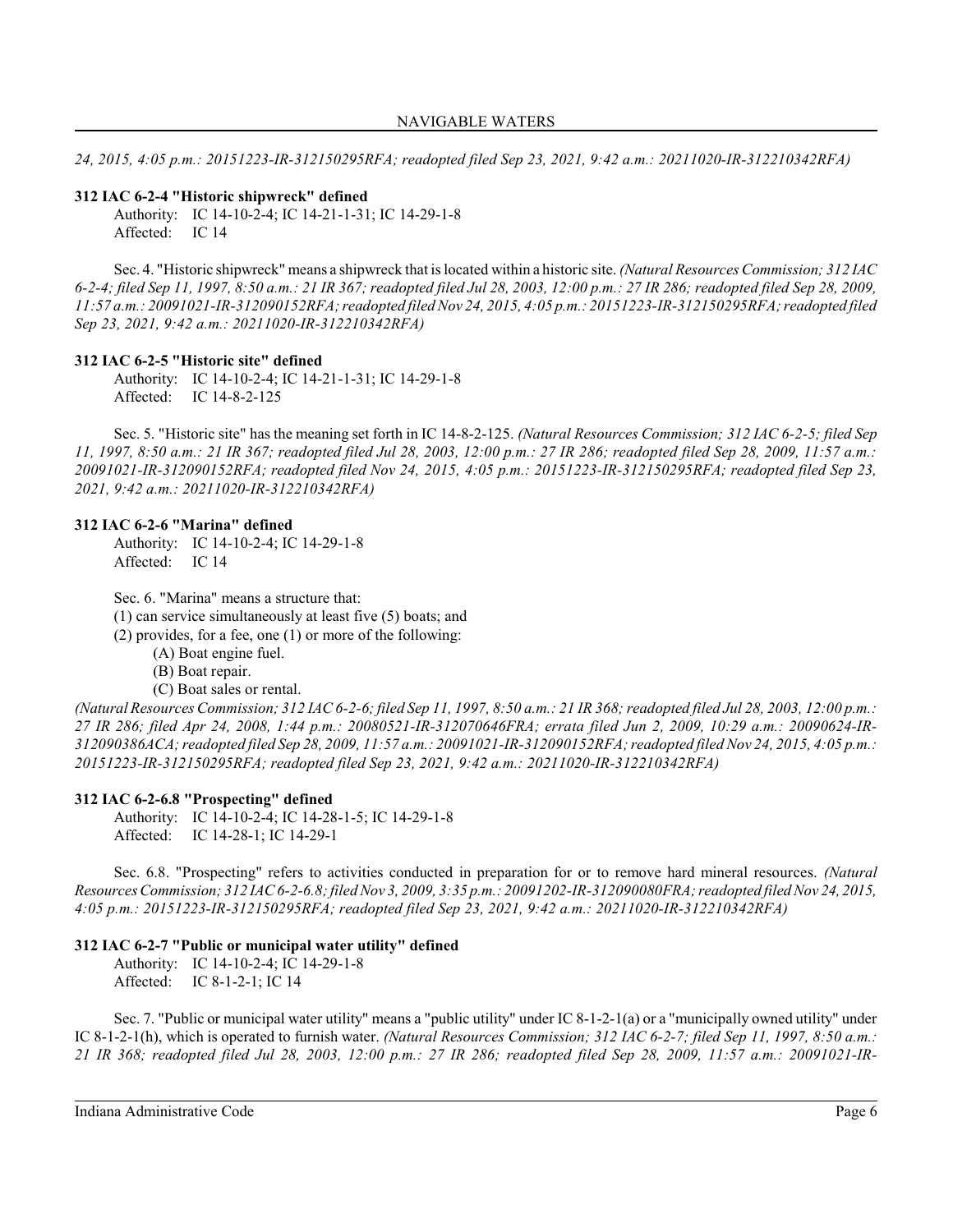*312090152RFA; readopted filed Nov 24, 2015, 4:05 p.m.: 20151223-IR-312150295RFA; readopted filed Sep 23, 2021, 9:42 a.m.: 20211020-IR-312210342RFA)*

### **312 IAC 6-2-8 "Shipwreck" defined**

Authority: IC 14-10-2-4; IC 14-21-1-31; IC 14-29-1-8 Affected: IC 14

Sec. 8. (a) "Shipwreck" means a vessel or wreck, its cargo, and other contents.

(b) As used in subsection (a), a "vessel or wreck" includes each of the following:

- (1) Hull.
- (2) Rigging.

(3) Armaments.

(4) Apparel.

(5) Tackle.

(6) Cargo.

(7) Other contents of the vessel or wreck.

*(Natural Resources Commission; 312 IAC 6-2-8; filed Sep 11, 1997, 8:50 a.m.: 21 IR 368;readopted filed Jul 28, 2003, 12:00 p.m.: 27 IR 286; errata filed Jun 2, 2009, 10:29 a.m.: 20090624-IR-312090386ACA; readopted filed Sep 28, 2009, 11:57 a.m.: 20091021- IR-312090152RFA; readopted filed Nov 24, 2015, 4:05 p.m.: 20151223-IR-312150295RFA; readopted filed Sep 23, 2021, 9:42 a.m.: 20211020-IR-312210342RFA)*

### **312 IAC 6-2-9 "Waterway" defined** *(Repealed)*

Sec. 9. *(Repealed by Natural Resources Commission; filed Feb 7, 2000, 3:31 p.m.: 23 IR 1367)*

# **Rule 3. Shipwrecks and Other Historic Sites**

### **312 IAC 6-3-1 Applicability**

Authority: IC 14-10-2-4; IC 14-21-1-31; IC 14-29-1-8 Affected: IC 14-21-1

Sec. 1. (a) This rule establishes standards applicable to the issuance of licenses, license conditions, and the conduct of investigations and scientific investigations needed to satisfy IC 14-21-1 and IC 14-29-1-8 for an abandoned shipwreck or historic site located in whole or in part within a navigable waterway.

(b) In addition to the purposes described in subsection (a), this rule is intended to effectuate the Abandoned Shipwreck Act (43 U.S.C. 2101) in Indiana. To the extent not inconsistent with this article, the department may apply guidelines of the National Park Service, Department of Interior, published on December 4, 1990, at 55 FR 50116 through 55 FR 50145 in considering an activity that may affect an abandoned shipwreck. *(Natural Resources Commission; 312 IAC 6-3-1; filed Sep 11, 1997, 8:50 a.m.: 21 IR 368; readopted filed Jul 28, 2003, 12:00 p.m.: 27 IR 286; readopted filed Sep 28, 2009, 11:57 a.m.: 20091021-IR-312090152RFA; readopted filed Nov 24, 2015, 4:05 p.m.: 20151223-IR-312150295RFA; readopted filed Sep 23, 2021, 9:42 a.m.: 20211020-IR-312210342RFA)*

### **312 IAC 6-3-2 Administration of shipwrecks through division of historic preservation**

Authority: IC 14-10-2-4; IC 14-21-1-31; IC 14-29-1-8 Affected: IC 14

Sec. 2. (a) The division of historic preservation and archeology of the department shall conduct the technical and professional functions of the department under this rule with respect to a determination or regulation of a historic site (including an abandoned shipwreck located within an historic site).

(b) The director of the division of historic preservation and archeology may issue a license under thisrule. *(Natural Resources*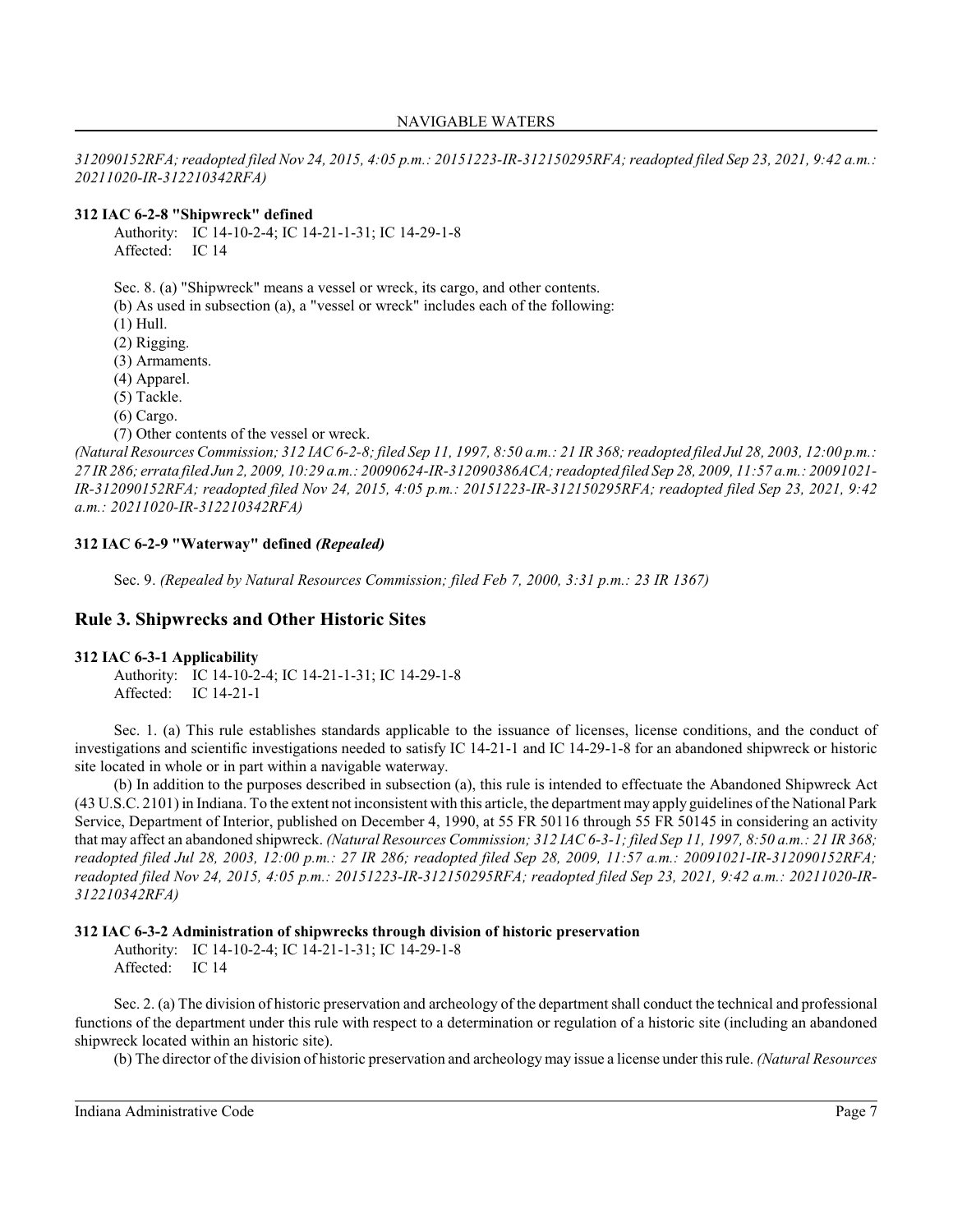*Commission; 312 IAC 6-3-2; filed Sep 11, 1997, 8:50 a.m.: 21 IR 368; readopted filed Jul 28, 2003, 12:00 p.m.: 27 IR 286; readopted filed Sep 28, 2009, 11:57 a.m.: 20091021-IR-312090152RFA; readopted filed Nov 24, 2015, 4:05 p.m.: 20151223-IR-312150295RFA; readopted filed Sep 23, 2021, 9:42 a.m.: 20211020-IR-312210342RFA)*

### **312 IAC 6-3-3 Licensing**

Authority: IC 14-10-2-4; IC 14-21-1-31; IC 14-29-1-8 Affected: IC 14-21-1

Sec. 3. (a) No person may remove, disturb, salvage, or destroy an abandoned shipwreck or a historic site located in whole or in part within a navigable waterway except under a license issued under this rule.

(b) A license application, with respect to a historic site (including a shipwreck located at a historic site), must include a plan (as defined in 312 IAC 22-1-14) that is proposed by the applicant to satisfy 312 IAC 22. The applicant must also satisfy 312 IAC 21. Except as provided in section 4 of this rule, the application shall be filed with the department at least thirty (30) days before a licensed activity is scheduled to begin.

(c) A person who wishes to recover or salvage an abandoned shipwreck that is not believed to be located at a historic site shall file a notification with the department. The notification must:

(1) provide the location of the abandoned shipwreck; and

(2) identify how the application determined:

- (A) the abandoned ship is not located at a historic site; and
- (B) that the proposed activity:
	- (i) does not otherwise violate IC 14-29-1-8; or
	- (ii) is subject to the exclusive jurisdiction of a federal court or federal agency.

(d) A license issued under this rule may be revoked for a violation of IC 14-21-1, IC 14-29-1-8, this article, or a term of the license. *(Natural Resources Commission; 312 IAC 6-3-3; filed Sep 11, 1997, 8:50 a.m.: 21 IR 368; readopted filed Jul 28, 2003, 12:00 p.m.: 27 IR 286; errata filed Jan 27, 2009, 2:04 p.m.: 20090211-IR-312090064ACA; errata filed Sep 14, 2009, 11:00 a.m.: 20090930-IR-312090768ACA; readopted filed Sep 28, 2009, 11:57 a.m.: 20091021-IR-312090152RFA; readopted filed Nov 24, 2015, 4:05 p.m.: 20151223-IR-312150295RFA; readopted filed Sep 23, 2021, 9:42 a.m.: 20211020-IR-312210342RFA)*

### **312 IAC 6-3-4 Emergency licenses**

Authority: IC 14-21-1-31; IC 14-29-1-8 Affected: IC 4-21.5-4; IC 14

Sec. 4. (a) The department may, under IC 4-21.5-4, issue a license for a scientific investigation or for salvage of a historic site (including an abandoned shipwreck located at a historic site) if the director determines both of the following:

(1) Imminent and irreparable damage or loss is likely to occur to the historic site due to natural or cultural causes.

(2) Complete review of an application under this rule is impracticable.

(b) To the extent practicable, a license issued under this section shall meet the requirements of this rule.

(c) A permit cannot be issued under this section if its issuance would preclude the recovery of archeological, historical, or architectural information that forms the basis for site significance. *(Natural Resources Commission; 312 IAC 6-3-4; filed Sep 11, 1997, 8:50 a.m.: 21 IR 369; readopted filed Jul 28, 2003, 12:00 p.m.: 27 IR 286; readopted filed Sep 28, 2009, 11:57 a.m.: 20091021-IR-312090152RFA; readopted filed Nov 24, 2015, 4:05 p.m.: 20151223-IR-312150295RFA; readopted filed Sep 23, 2021, 9:42 a.m.: 20211020-IR-312210342RFA)*

### **Rule 4. Marinas and Group Piers**

### **312 IAC 6-4-1 Applicability**

Authority: IC 14-10-2-4; IC 14-15-7-3; IC 14-29-1-8 Affected: IC 14-29-1

Sec. 1. (a) Thisrule establishes standards for the placement or maintenance of a pier, including a marina or a group pier, along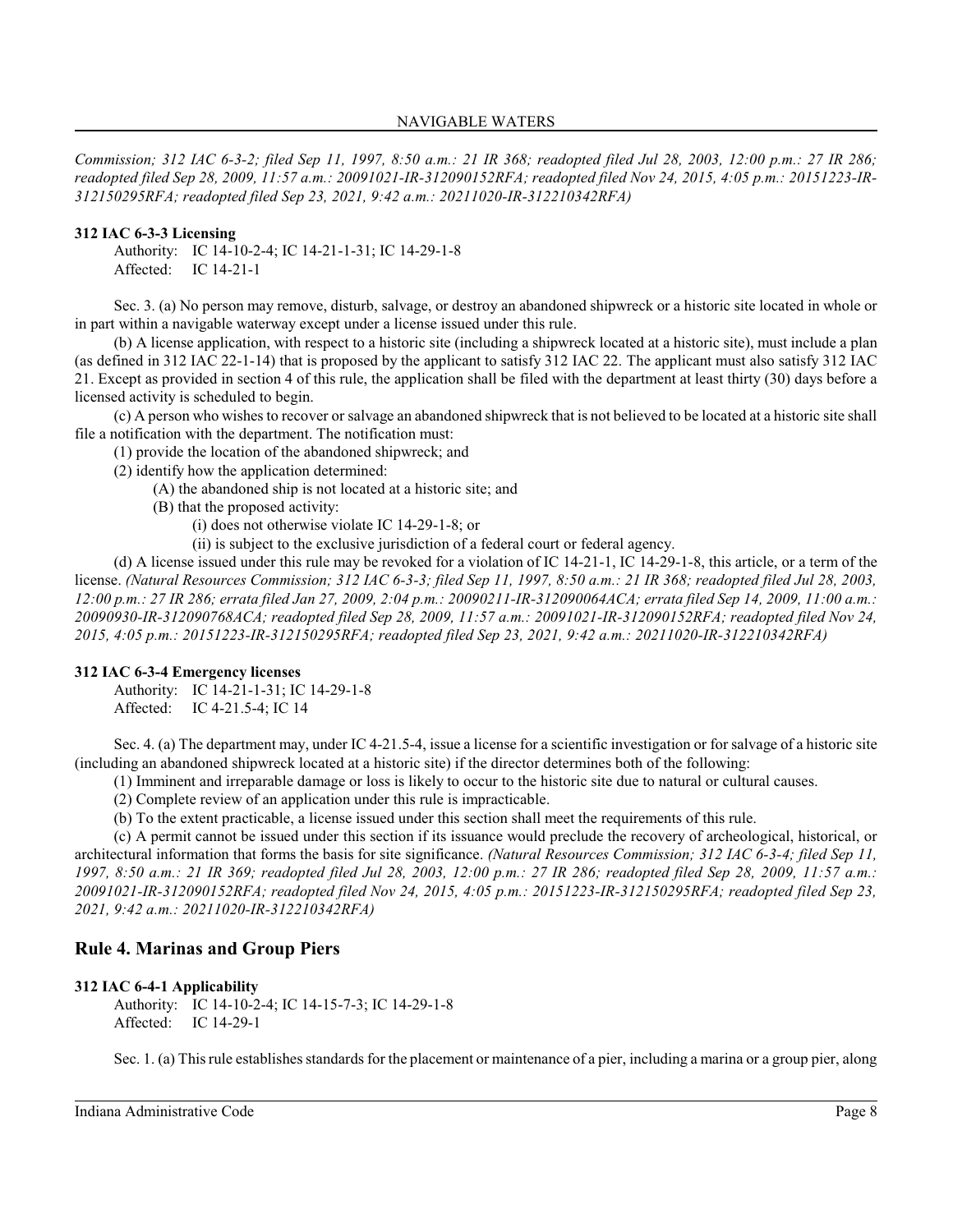or within the ordinary high watermark of a navigable waterway.

(b) This rule is administered by the division of water and the division of law enforcement of the department. *(Natural Resources Commission; 312 IAC 6-4-1; filed Sep 11, 1997, 8:50 a.m.: 21 IR 369; readopted filed Jul 28, 2003, 12:00 p.m.: 27 IR 286; readopted filed Sep 28, 2009, 11:57 a.m.: 20091021-IR-312090152RFA; filed Nov 3, 2009, 3:37 p.m.: 20091202-IR-312090137FRA; readopted filed Nov 24, 2015, 4:05 p.m.: 20151223-IR-312150295RFA; readopted filed Sep 23, 2021, 9:42 a.m.: 20211020-IR-312210342RFA)*

### **312 IAC 6-4-2 Individual licensure of marinas**

Authority: IC 14-10-2-4; IC 14-15-7-3; IC 14-29-1-8 Affected: IC 14-29-1-8

Sec. 2. (a) Except as provided in subsection (c), a person must not place a marina that is a permanent structure along or within the ordinary high watermark of a navigable waterway unless a written license is obtained from the department by which the person agrees to operate the marina under section 3 of this rule.

(b) A license issued under subsection (a) satisfies IC 14-29-1-8 and IC 14-15-7-3.

(c) A separate license is not required under this section if:

(1) a license is issued for a group pier under section 4 of this rule; and

(2) the person who seeks the license for the group pier agrees to satisfy the requirements for pumpout facilities in section 3 of this rule.

*(Natural Resources Commission; 312 IAC 6-4-2; filed Sep 11, 1997, 8:50 a.m.: 21 IR 369;readopted filed Jul 28, 2003, 12:00 p.m.: 27 IR 286; readopted filed Sep 28, 2009, 11:57 a.m.: 20091021-IR-312090152RFA; filed Nov 3, 2009, 3:37 p.m.: 20091202-IR-312090137FRA; readopted filed Nov 24, 2015, 4:05 p.m.: 20151223-IR-312150295RFA; readopted filed Sep 23, 2021, 9:42 a.m.: 20211020-IR-312210342RFA)*

### **312 IAC 6-4-3 Sewage pumpout facilities for boats at a marina**

Authority: IC 14-10-2-4; IC 14-15-7-3; IC 14-29-1-8 Affected: IC 14-29-1-8

Sec. 3. (a) Except as provided in subsection (c), a person must not operate a marina unless the person does the following: (1) Provides a pumpout that is:

(A) in good working order; and

(B) readily accessible to patrons of the marina.

(2) Secures and maintains one (1) of the following:

(A) A license under 327 IAC 3-2 for the construction and operation of a wastewater treatment facility or sanitary sewer.

(B) A license under 410 IAC 6-10 for the construction of a commercial on-site wastewater disposal facility.

(C) An alternative written approval for wastewater disposal from an authorized governmental agency.

(b) The department shall require compliance with subsection (a) as a condition for the issuance of a license under section 2 of this rule.

(c) A person may apply to the division of law enforcement for an exemption from thissection. The exemption shall be granted, for a period not to exceed five  $(5)$  years, where the person demonstrates either of the following:

(1) The marina is designed to serve exclusively boats that are neither required nor likely to be equipped with a marine sanitation device.

(2) The operator of the marina has entered a binding agreement with another marina or similar facility along the waterway to provide pumpout services where the other marina or similar facility:

(A) maintains a lawful pumpout as described in subsection (a);

(B) is in proximity to the marina seeking the exemption so patrons to be served at a pumpout, which would otherwise be required at the exempted marina, would not be significantly inconvenienced; and

(C) has sufficient pumpout capacity and accessibility to effectively serve the patrons of both parties to the agreement. *(Natural Resources Commission; 312 IAC 6-4-3; filed Sep 11, 1997, 8:50 a.m.: 21 IR 369;readopted filed Jul 28, 2003, 12:00 p.m.: 27 IR 286; filed Jul 22, 2004, 10:05 a.m.: 27 IR 3885; errata filed Jun 2, 2009, 10:29 a.m.: 20090624-IR-312090386ACA;*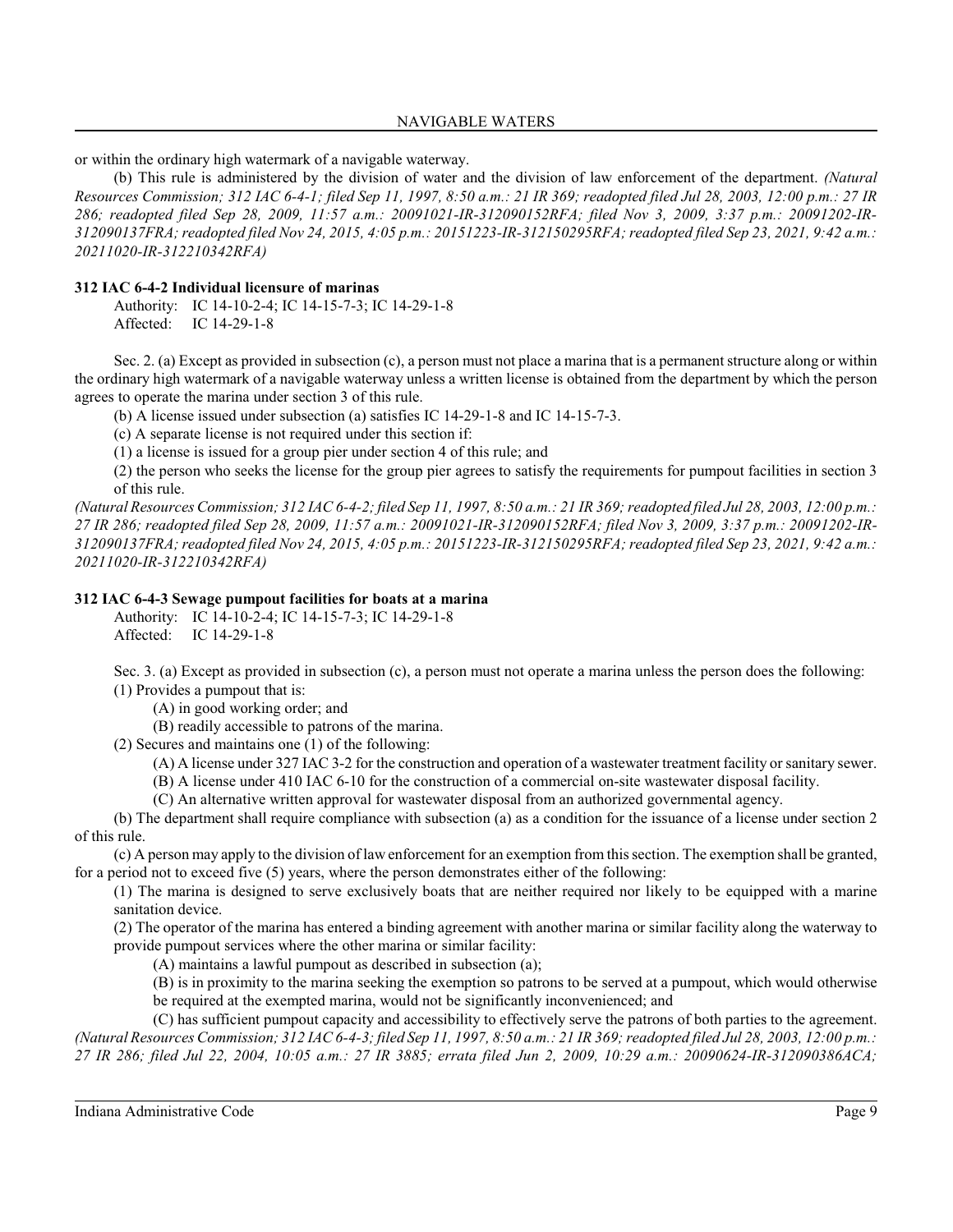*readopted filed Sep 28, 2009, 11:57 a.m.: 20091021-IR-312090152RFA; filed Nov 3, 2009, 3:37 p.m.: 20091202-IR-312090137FRA; readopted filed Nov 24, 2015, 4:05 p.m.: 20151223-IR-312150295RFA; readopted filed Sep 23, 2021, 9:42 a.m.: 20211020-IR-312210342RFA)*

### **312 IAC 6-4-4 Individual licensure of group piers**

Authority: IC 14-10-2-4; IC 14-15-7-3; IC 14-29-1-8 Affected: IC 14-15; IC 14-26-2

Sec. 4. (a) A person must not place a group pier along or within the ordinary high watermark of a navigable waterway unless the person obtains a written license from the department under this section.

(b) The applicant must demonstrate exercise of the license would not do any of the following:

(1) Unreasonably impair the navigability of the waterway.

(2) Cause significant harm to the environment.

(3) Pose an unreasonable hazard to life or property.

(4) Violate the public trust.

(5) Interfere with the reasonable exercise of boating operations by the public.

(6) Interfere with the legal interests of a landowner having property rights abutting the lake or rights to access the lake.

(c) The department shall condition a license for a group pier so the placement, configuration, and maintenance of the pier, as follows:

(1) Provide a reasonable buffer zone between the pier and the following:

(A) The channel where boats are commonly operated in excess of ten (10) miles per hour.

(B) The riparian zone of adjacent property owners to provide for reasonable navigation by the adjacent property owner and by the public. Except as otherwise provided in this clause, the department shall require at least (5) feet of clearance on both sides of a riparian line (for a total of ten (10) feet). The department may require as much as ten (10) feet of clearance on both sides of a riparian line (for a total of twenty (20) feet) if, based upon the opinion of a qualified professional, that additional clearance is required for reasonable navigation. The department may approve an exception to this clause where:

(i) adjacent riparian owners use a common pier along their mutual property line; and

(ii) the purposes of this clause are satisfied by waters elsewhere within their riparian zones.

(2) Do not result in unreasonable traffic congestion either:

(A) in the immediate vicinity of the pier; or

(B) to impairthe carrying capacityof the navigable waterwaywhere the department has determined the carrying capacity in an analysis that is published before the license application is filed.

(3) Do not authorize structures that are likely to be hidden or obscured so as to pose a hazard to the public.

(4) Minimize disturbances to vegetation and sediments between the ordinary high watermark and adjacent shallow waters.

(5) Are unlikely to trap debris or redirect sediments or currents to cause erosion or sedimentation that is detrimental to navigation or to the property rights of other riparian owners.

(6) Avoid causing or appearing to cause appropriations of public water unnecessary to the reasonable exercise of riparian rights. A pier must not extend more than one-half  $(1/2)$  the width of the applicant's shoreline. As used in this subdivision, "width" is determined by the straight line formed between the points located at intersections of the applicant's property lines with the shoreline.

*(Natural Resources Commission; 312 IAC 6-4-4; filed Nov 3, 2009, 3:37 p.m.: 20091202-IR-312090137FRA; readopted filed Nov 24, 2015, 4:05 p.m.: 20151223-IR-312150295RFA; readopted filed Sep 23, 2021, 9:42 a.m.: 20211020-IR-312210342RFA)*

### **312 IAC 6-4-5 General licenses for qualified piers**

Authority: IC 14-10-2-4; IC 14-15-7-3; IC 14-29-1-8 Affected: IC 14-15; IC 14-26-2; IC 14-29-1

Sec. 5. (a) The placement and maintenance of a pier is authorized without a written license issued by the department under IC 14-29-1 and this rule if the pier qualifies under this section.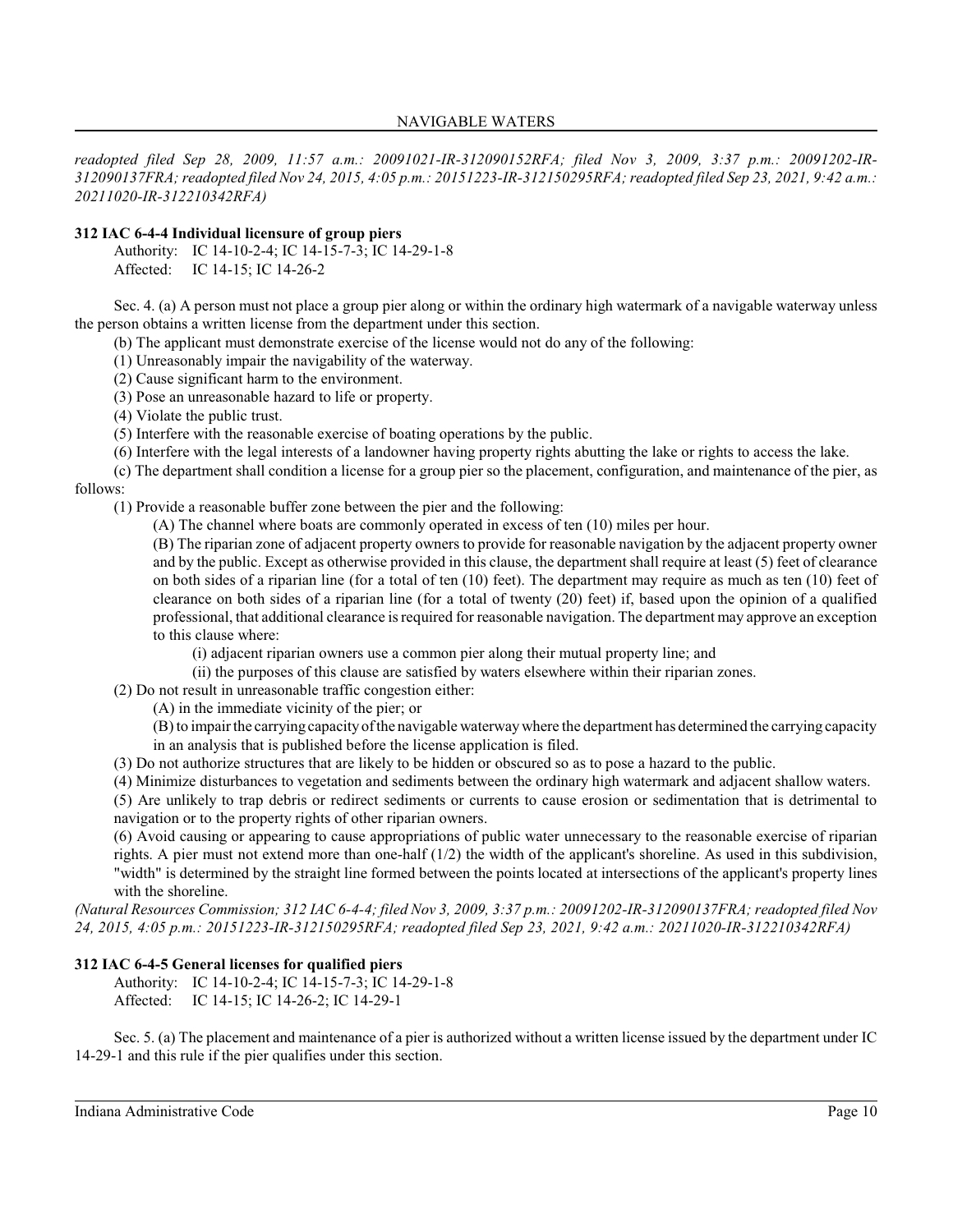- (b) In order for a pier to qualify, the structure must satisfy each of the following:
- (1) Not infringe on the access of an adjacent landowner to the navigable waterway.
- (2) Not unduly restrict navigation.

(3) Not exceed the lesser of the following:

- (A) One hundred (100) feet long.
- (B) One-quarter (1/4) of the width of the waterway.
- (4) Not be unusually wide or long relative to similar structures within the vicinity on the same navigable waterway.
- (5) Not be a marina.
- (6) Not be a group pier.
- (7) Be placed by a riparian owner or with the written approval of a riparian owner.

(c) A pier placed along or within the ordinary high watermark of Lake Michigan must also comply with 312 IAC 11-7 or 312 IAC 11-8.

(d) A pier placed along or within the ordinary high watermark of any of the following lakes must, in addition to this article, satisfy any requirement otherwise applicable to a property that is owned or leased by the state and managed by a division of the department:

(1) Brookville Lake in Franklin County and Union County.

(2) Cagles Mill Lake in Putnam County and Owen County.

(3) Cecil M. Harden Lake in Parke County.

(4) Mississinewa Lake in Miami County, Wabash County, and Grant County.

(5) Lake Monroe in Monroe County, Brown County, and Lawrence County.

(6) Patoka Lake in Dubois County, Orange County, and Crawford County.

(7) J. Edward Roush Lake in Huntington County.

(e) A pier is exempted from licensure under this rule and IC 14-29-1 if placed along or within the ordinary high watermark of either of the following:

(1) Lake Freeman in Carroll County and White County.

(2) Lake Shafer in White County.

*(Natural Resources Commission; 312 IAC 6-4-5; filed Nov 3, 2009, 3:37 p.m.: 20091202-IR-312090137FRA; readopted filed Nov 24, 2015, 4:05 p.m.: 20151223-IR-312150295RFA; readopted filed Sep 23, 2021, 9:42 a.m.: 20211020-IR-312210342RFA)*

# **Rule 5. Mineral Extractions**

### **312 IAC 6-5-1 Applicability**

Authority: IC 14-10-2-4; IC 14-28-1-5; IC 14-29-1-8 Affected: IC 14-34; IC 14-37

Sec. 1. (a) Thisrule establishes standards applicable to the extraction of sand, gravel, stone, or another mineral from or under the bed of a navigable waterway.

(b) Except as provided in subsections (c) through (d), this rule is administered by the division of water of the department.

(c) The division of reclamation of the department administers an activity under this rule that is also controlled by IC 14-34.

(d) The division of oil and gas of the department administers an activity under this rule that is also controlled by IC 14-37. *(Natural Resources Commission; 312 IAC 6-5-1; filed Sep 11, 1997, 8:50 a.m.: 21 IR 369;readopted filed Jul 28, 2003, 12:00 p.m.: 27 IR 286; readopted filed Sep 28, 2009, 11:57 a.m.: 20091021-IR-312090152RFA; readopted filed Nov 24, 2015, 4:05 p.m.: 20151223-IR-312150295RFA; readopted filed Sep 23, 2021, 9:42 a.m.: 20211020-IR-312210342RFA)*

### **312 IAC 6-5-2 Procedures**

Authority: IC 14-10-2-4; IC 14-29-1-8 Affected: IC 4-21.5; IC 14-11-4

Sec. 2. (a) Before the department takes an agency action to issue or deny a license under this rule, IC 14-11-4 and 312 IAC 2-3 govern.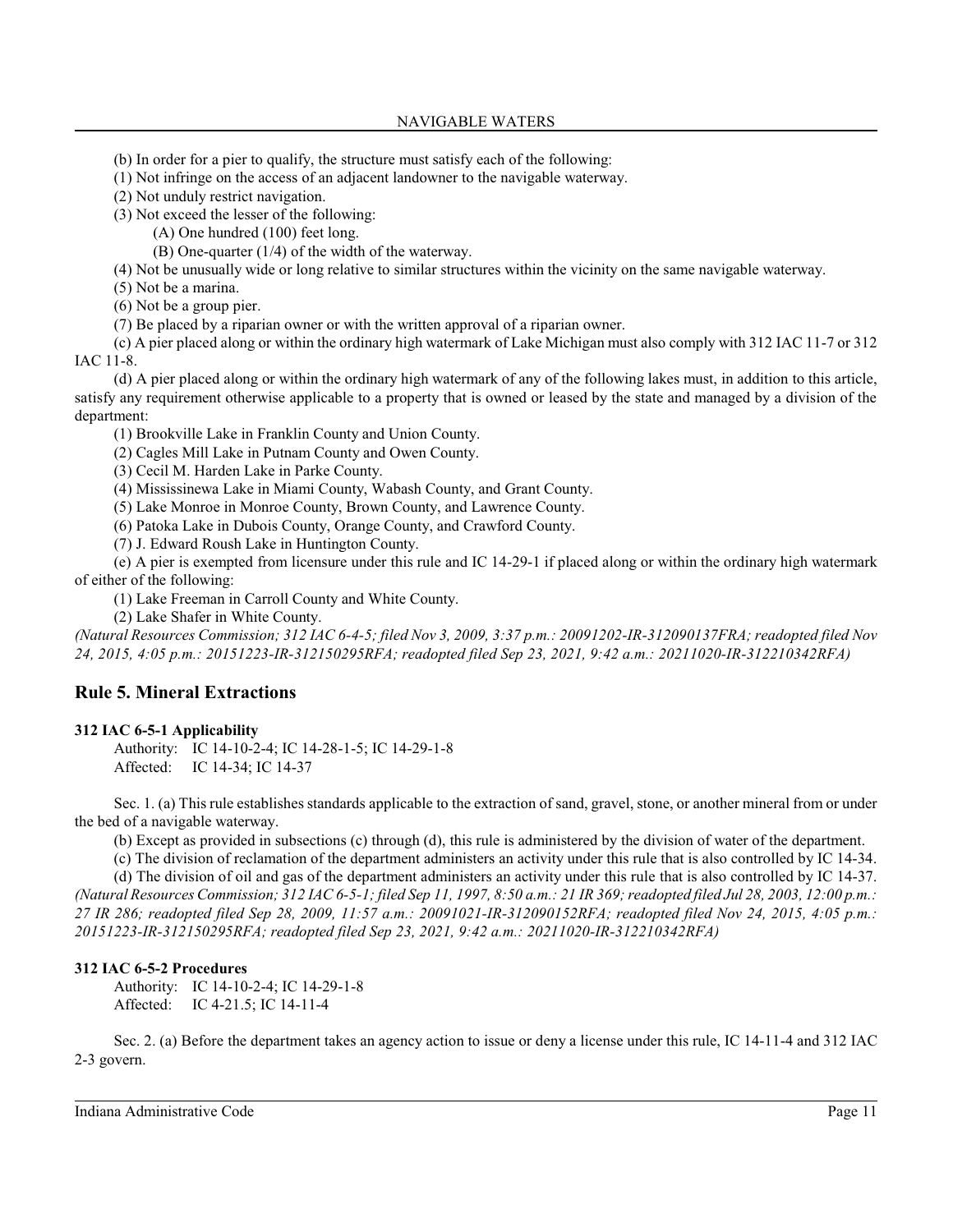(b) After the department takes an agency action, IC 4-21.5 and 312 IAC 3-1 govern. *(Natural Resources Commission; 312 IAC 6-5-2; filed Sep 11, 1997, 8:50 a.m.: 21 IR 370; readopted filed Jul 28, 2003, 12:00 p.m.: 27 IR 286; readopted filed Sep 28, 2009, 11:57 a.m.: 20091021-IR-312090152RFA;readopted filed Nov 24, 2015, 4:05 p.m.: 20151223-IR-312150295RFA; readopted filed Sep 23, 2021, 9:42 a.m.: 20211020-IR-312210342RFA)*

### **312 IAC 6-5-3 License to extract minerals**

Authority: IC 14-10-2-4; IC 14-28-1-5; IC 14-29-1-8 Affected: IC 14-28-1; IC 14-29-1; IC 14-29-3; IC 14-34; IC 14-37

Sec. 3. (a) Except as provided in subsections (b) through (d), a written license is required under this rule before a person can lawfully extract sand, gravel, stone, coal, oil, gas, or another mineral from or under the bed of a navigable waterway.

(b) A separate license is not required under this rule for the extraction of coal from or under the bed of a navigable waterway if a license is issued under IC 14-34 and 312 IAC 25 that also applies the requirements of this rule.

(c) A separate license is not required under this rule for the extraction of oil or gas from or under the bed of a navigable waterway if a license is issued under IC 14-37 and 312 IAC 16-3 that also applies the requirements of this rule.

(d) A license is not required under this rule for the extraction of sand, gravel, or stone from the bed of a navigable waterway that is within a floodway if the extraction activity is exempted or excluded from the licensing requirements of IC 14-28-1.

(e) A license under this section shall conform to IC 14-29-1 and IC 14-29-3.

(f) The standards and requirements of this rule govern a license issued under this rule and any activity for which a license is required under this rule. *(Natural Resources Commission; 312 IAC 6-5-3; filed Sep 11, 1997, 8:50 a.m.: 21 IR 370; filed Feb 7, 2000, 3:31 p.m.: 23 IR 1365; readopted filed Jul 28, 2003, 12:00 p.m.: 27 IR 286; errata filed Jan 27, 2009, 2:04 p.m.: 20090211- IR-312090064ACA; readopted filed Sep 28, 2009, 11:57 a.m.: 20091021-IR-312090152RFA; readopted filed Nov 24, 2015, 4:05 p.m.: 20151223-IR-312150295RFA; readopted filed Sep 23, 2021, 9:42 a.m.: 20211020-IR-312210342RFA)*

#### **312 IAC 6-5-4 License fees**

Authority: IC 14-10-2-4; IC 14-28-1-5; IC 14-29-1-8; IC 14-34-2-1; IC 14-37-3-15 Affected: IC 14-34; IC 14-37

Sec. 4. (a) Except as provided in subsection (b), the fee for a license under this rule is fifty dollars (\$50).

(b) A separate license fee is not required under thisrule for an activity for which a permit is issued under IC 14-34 or IC 14-37. *(Natural Resources Commission; 312 IAC 6-5-4; filed Sep 11, 1997, 8:50 a.m.: 21 IR 370;readopted filed Jul 28, 2003, 12:00 p.m.: 27 IR 286; readopted filed Sep 28, 2009, 11:57 a.m.: 20091021-IR-312090152RFA; readopted filed Nov 24, 2015, 4:05 p.m.: 20151223-IR-312150295RFA; readopted filed Sep 23, 2021, 9:42 a.m.: 20211020-IR-312210342RFA)*

#### **312 IAC 6-5-5 Bonds**

Authority: IC 14-10-2-4; IC 14-29-1-8; IC 14-34-2-1; IC 14-37-3-5 Affected: IC 14-29; IC 14-34; IC 14-37

Sec. 5. (a) Except as provided in this section, a bond shall be posted by the license applicant with the department to assure prompt compliance with the terms and conditions of the license. Bond shall be in the form of a surety bond, a cash bond, or a certificate of deposit. No surety bond shall be approved unless issued by a company holding an applicable certificate of authority from the department of insurance, state of Indiana.

(b) The bond for any extraction resulting from surface coal mining operations shall be as determined under IC 14-34 and 312 IAC 25.

(c) The bond for any well for oil and gas purposes shall be as determined under IC 14-37 and 312 IAC 16-4. *(Natural Resources Commission; 312 IAC 6-5-5; filed Sep 11, 1997, 8:50 a.m.: 21 IR 370; filed Feb 7, 2000, 3:31 p.m.: 23 IR 1365; readopted filed Jul 28, 2003, 12:00 p.m.: 27 IR 286; errata filed Jan 27, 2009, 2:04 p.m.: 20090211-IR-312090064ACA; readopted filed Sep 28, 2009, 11:57 a.m.: 20091021-IR-312090152RFA; readopted filed Nov 24, 2015, 4:05 p.m.: 20151223-IR-312150295RFA; readopted filed Sep 23, 2021, 9:42 a.m.: 20211020-IR-312210342RFA)*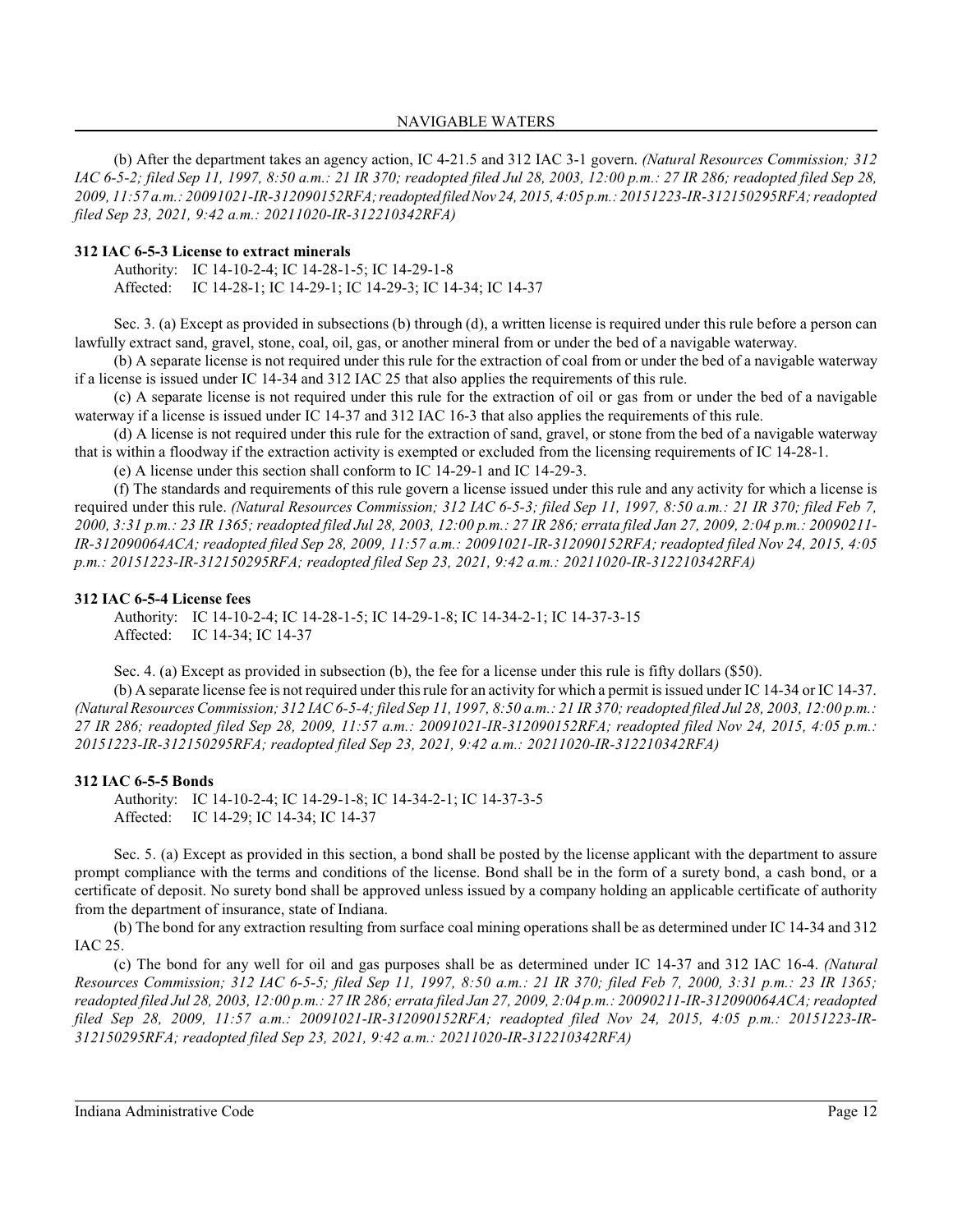### **312 IAC 6-5-6 License duration**

Authority: IC 14-10-2-4; IC 14-29-1-8; IC 14-34-2-1; IC 14-37-3-15 Affected: IC 14-37-4-10

Sec. 6. (a) Except as provided in subsection (b), a license issued under this rule, including a license for the extraction of coal, terminates upon the earlier of the following:

(1) The termination date set forth in the license.

(2) Five (5) years after the date on which the department sent notice of the agency action to issue the license.

(b) For the extraction of oil or gas, the duration of the license is as provided in IC 14-37-4-10 unless otherwise specified in the license. *(Natural Resources Commission; 312 IAC 6-5-6; filed Sep 11, 1997, 8:50 a.m.: 21 IR 370; readopted filed Jul 28, 2003, 12:00 p.m.: 27 IR 286;readopted filed Sep 28, 2009, 11:57 a.m.: 20091021-IR-312090152RFA; readopted filed Nov 24, 2015, 4:05 p.m.: 20151223-IR-312150295RFA; readopted filed Sep 23, 2021, 9:42 a.m.: 20211020-IR-312210342RFA)*

#### **312 IAC 6-5-7 Conditions for the extraction of minerals**

Authority: IC 14-10-2-4; IC 14-29-1-8

Affected: IC 14-28-1; IC 14-34; IC 14-37

Sec. 7. The works, workings, and operations of a license issued under this rule must not do any of the following:

(1) Impede or unreasonably impair the navigation of the navigable waterway.

(2) Damage or endanger a bridge, highway, railroad, public work, or utility.

(3) Damage the property of a riparian owner, an adjoining proprietor, or a person who holds a license under this rule and conducts mineral extraction on adjacent property. The department maywaive the requirements of thissubdivision if the license applicant obtains written consent from the affected person.

(4) Cause significant harm to the environment.

(5) Violate IC 14-28-1, IC 14-34, or IC 14-37.

*(Natural Resources Commission; 312 IAC 6-5-7; filed Sep 11, 1997, 8:50 a.m.: 21 IR 370;readopted filed Jul 28, 2003, 12:00 p.m.: 27 IR 286; readopted filed Sep 28, 2009, 11:57 a.m.: 20091021-IR-312090152RFA; readopted filed Nov 24, 2015, 4:05 p.m.: 20151223-IR-312150295RFA; readopted filed Sep 23, 2021, 9:42 a.m.: 20211020-IR-312210342RFA)*

### **312 IAC 6-5-8 Compensation for extracted minerals**

Authority: IC 14-10-2-4; IC 14-29-1-8 Affected: IC 13-11-2-116; IC 14

Sec. 8. (a) Except as provided in subsection (b), a person shall pay to the department a reasonable value for extracted minerals. The value shall be as determined by the department and set forth in the license.

(b) An extraction is exempt from subsection (a) if the mineral is authorized by the department for placement, and is lawfully placed:

(1) for beach nourishment; or

(2) in a landfill as defined in IC 13-11-2-116.

*(Natural Resources Commission; 312 IAC 6-5-8; filed Sep 11, 1997, 8:50 a.m.: 21 IR 371;readopted filed Jul 28, 2003, 12:00 p.m.: 27 IR 286; readopted filed Sep 28, 2009, 11:57 a.m.: 20091021-IR-312090152RFA; readopted filed Nov 24, 2015, 4:05 p.m.: 20151223-IR-312150295RFA; readopted filed Sep 23, 2021, 9:42 a.m.: 20211020-IR-312210342RFA)*

#### **312 IAC 6-5-9 Creek rock removal from a navigable waterway; general license**

Authority: IC 14-10-2-4; IC 14-28-1-5; IC 14-28-1-8

Affected: IC 14-19-1-1; IC 14-28-1; IC 14-29-1; IC 14-29-3

Sec. 9. (a) Except as provided in subsection (d), this section establishes a general license for the removal of creek rock from a navigable waterway that is subject to IC 14-28-1, IC 14-29-1, or IC 14-29-3.

(b) To act under this section, a person must: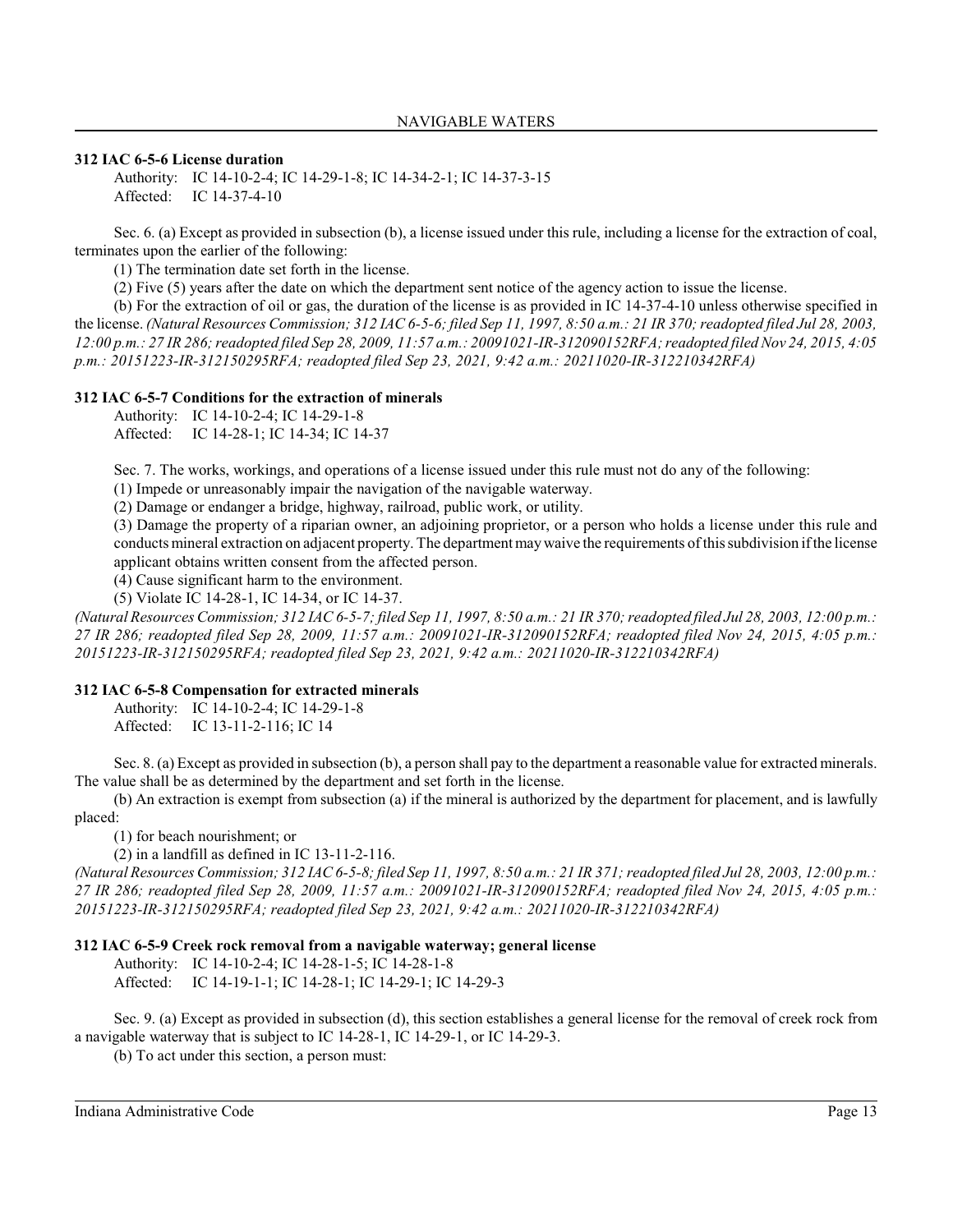(1) if creek rock is to be removed from a parcel located in the riparian zone of an adjacent property owner, either:

- (A) be a riparian owner for the parcel; or
- (B) have written permission from a riparian owner for the parcel; and

 $(2)$  receive written permission from the department in the conduct of its responsibilities under IC 14-19-1-1(9). The permission under this subdivision is a proprietary function for the public trust and is not a licensure function.

(c) Without a written license under IC 14-28-1, IC 14-29-1, or IC 14-29-3, and without notice to the department other than as anticipated by subsection (b)(2), a person may remove creek rock from the parcel, if the person satisfies each of the following conditions:

(1) Not more than ten (10) cubic yards of creek rock is removed within one (1) calendar year from the parcel.

- (2) The creek rock is removed exclusively by the following methods:
	- (A) Hand.
	- (B) Hand tools.

(3) The creek rock is removed between July 1 and March 31 of the following year.

(4) The creek rock is removed only from sand bars and gravel bars within the waterway. The excavation of waterway banks does not qualify under this subdivision.

(d) An individual license is required under IC 14-28-1 and this article for the removal of creek rock from Lake Michigan. *(Natural Resources Commission; 312 IAC 6-5-9; filed May 12, 2009, 11:27 a.m.: 20090610-IR-312080614FRA; readopted filed Sep 28, 2009, 11:57 a.m.: 20091021-IR-312090152RFA; readopted filed Nov 24, 2015, 4:05 p.m.: 20151223-IR-312150295RFA; readopted filed Sep 23, 2021, 9:42 a.m.: 20211020-IR-312210342RFA)*

## **312 IAC 6-5-10 Prospecting in a navigable waterway**

Authority: IC 14-10-2-4; IC 14-28-1-5; IC 14-29-1-8 Affected: IC 14-22-34-12; IC 14-28-1; IC 14-29-1; IC 14-29-3

Sec. 10. (a) Thissection governs prospecting in a navigable waterway that is subject to IC 14-28-1, IC 14-29-1, or IC 14-29-3. (b) Unless otherwise provided in this section, a person must not engage in prospecting except as approved by the department in a written license.

(c) Without a written license or notice to the department, and except as provided in subsection (d), a person may engage in prospecting within the ordinary high watermark of a navigable waterway upon compliance with each of the following conditions:

(1) Lawful ingress to and egress from the navigable waterway is obtained.

(2) Written permission is obtained from any affected riparian owner.

(3) Prospecting is performed exclusively by one (1) or a combination of the following processes:

- (A) Without the use of equipment.
- (B) With the use of nonmotorized equipment, such as a pan, sluice box, or pick and shovel.

(C) With the use of suction equipment, including motorized equipment, having a hand-operated nozzle that has an opening not larger than five (5) inches in diameter.

(4) No mercury or other chemicals are used to assist with the recovery of hard mineral resources.

(5) Activities occur exclusively between sunrise and sunset.

(6) No mussels are taken as prescribed by 312 IAC 9-9-3.

(7) No endangered species are taken as prescribed by IC 14-22-34-12.

(d) The following waterways do not qualify for prospecting under subsection (c) or under 312 IAC 10-5-11(c):

(1) Big Blue River in Harrison County, Crawford County, and Washington County from river mile 57.2 downstream to river mile 11.5.

(2) The East Branch of the Little Calumet River in Porter County.

(3) Lake Michigan.

(4) The Portage Burns Waterway in Porter County.

(5) St. Joseph River in St. Joseph County from the Twin Branch Dam in Mishawaka downstream to the Michigan State Line.

(e) Nothing in thissection is intended to modify the rights of riparian owners. *(Natural Resources Commission; 312 IAC 6-5- 10; filed Nov 3, 2009, 3:35 p.m.: 20091202-IR-312090080FRA; readopted filed Nov 24, 2015, 4:05 p.m.: 20151223-IR-312150295RFA; readopted filed Sep 23, 2021, 9:42 a.m.: 20211020-IR-312210342RFA)*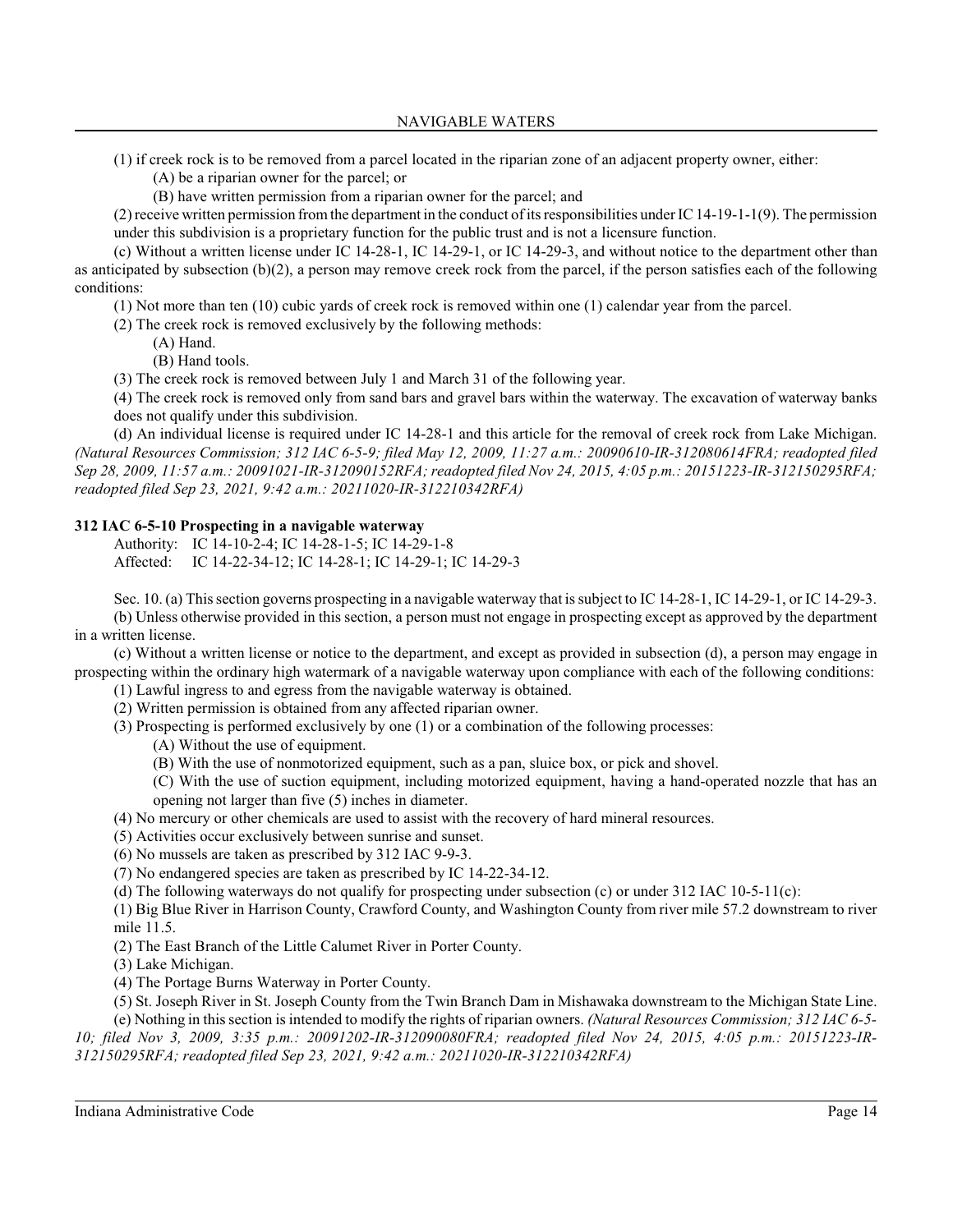# **Rule 6. General Authorization for Beach Nourishment to Lake Michigan**

#### **312 IAC 6-6-1 Applicability**

Authority: IC 14-10-2-4; IC 14-29-1-8 Affected: IC 14-29-1

Sec. 1. (a) This rule establishes terms for a general authorization to place sand for beach nourishment within Indiana Dunes National Lakeshore or Indiana Dunes State Park.

(b) A person who acts under this rule is not required to complete an application or to obtain a written license from the department under IC 14-29-1. A person may, however, elect to seek a written license under IC 14-29-1 rather than apply this rule. *(Natural Resources Commission; 312 IAC 6-6-1; filed Sep 11, 1997, 8:50 a.m.: 21 IR 371;readopted filed Jul 28, 2003, 12:00 p.m.: 27 IR 286; readopted filed Sep 28, 2009, 11:57 a.m.: 20091021-IR-312090152RFA; readopted filed Nov 24, 2015, 4:05 p.m.: 20151223-IR-312150295RFA; readopted filed Sep 23, 2021, 9:42 a.m.: 20211020-IR-312210342RFA)*

### **312 IAC 6-6-2 Notice to the department of natural resources**

Authority: IC 14-10-2-4; IC 14-29-1-8 Affected: IC 14

Sec. 2. A person who wishes to obtain a general authorization under this rule must provide a written notice to the division of water of the department, including the following:

(1) The name, address, and telephone number of any person seeking the authorization. Persons for which the information shall be provided include:

(A) the owner of the sand before placement for beach nourishment; and

(B) if other than the owner, the person who transports the sand.

(2) The site, and the ownership of the site, from which sand will be removed or extracted.

(3) The results of any testing or other documentation to establish the sand is unlikely to contain contaminants harmful to humans or aquatic life.

(4) The method by which the sand is to be transported.

(5) The site where the sand is to be deposited for the purpose of providing beach nourishment and written acceptance of the riparian owner for its deposit.

(6) The period for which the general authorization is sought.

*(Natural Resources Commission; 312 IAC 6-6-2; filed Sep 11, 1997, 8:50 a.m.: 21 IR 371;readopted filed Jul 28, 2003, 12:00 p.m.: 27 IR 286; readopted filed Sep 28, 2009, 11:57 a.m.: 20091021-IR-312090152RFA; readopted filed Nov 24, 2015, 4:05 p.m.: 20151223-IR-312150295RFA; readopted filed Sep 23, 2021, 9:42 a.m.: 20211020-IR-312210342RFA)*

### **312 IAC 6-6-3 Department project review**

Authority: IC 14-10-2-4; IC 14-29-1-8 Affected: IC 14

Sec. 3. (a) Following the receipt of a written notice under section 2 of this rule, the department shall inspect the site from which the sand is to be extracted and the site at which the sand is to be deposited. Within fourteen (14) days after the receipt of the written notice, the department shall inform the person seeking the general authorization whether:

(1) the person may proceed;

(2) the person must comply with additional conditions in order to act under this rule, which general conditions may include successful completion of testing criteria; or

(3) the person cannot act except according to a license issued under IC 14-29-1-8.

(b) In performing its review, the department shall consider whether removal, transport, or placement of the sand is likely to pose a hazard to either of the following:

(1) Public health or safety.

(2) The environment.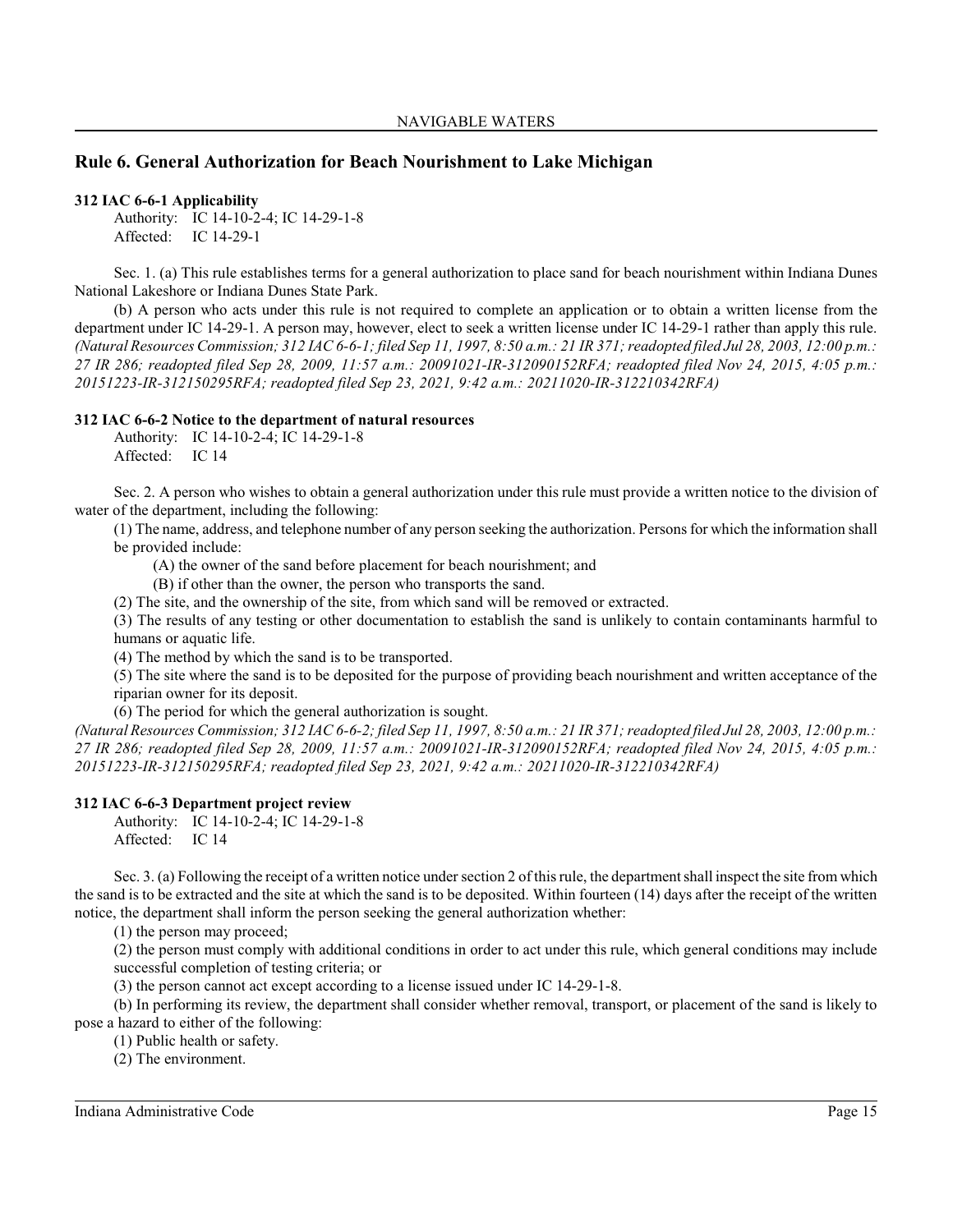(c) If the department does not respond within fourteen (14) days of the receipt of a written notice, the request for the general authorization is deemed to have been approved. *(Natural Resources Commission; 312 IAC 6-6-3; filed Sep 11, 1997, 8:50 a.m.: 21 IR 371; readopted filed Jul 28, 2003, 12:00 p.m.: 27 IR 286; readopted filed Sep 28, 2009, 11:57 a.m.: 20091021-IR-312090152RFA; readopted filed Nov 24, 2015, 4:05 p.m.: 20151223-IR-312150295RFA; readopted filed Sep 23, 2021, 9:42 a.m.: 20211020-IR-312210342RFA)*

#### **312 IAC 6-6-4 Posting**

Authority: IC 14-10-2-4; IC 14-29-1-8 Affected: IC 14

Sec. 4. The department may require a person who acts upon the general authorization to post a copy of the written notice, together with the acceptance and any terms or conditions required by the department, at the site where the sand is deposited. *(Natural Resources Commission; 312 IAC 6-6-4; filed Sep 11, 1997, 8:50 a.m.: 21 IR 371; readopted filed Jul 28, 2003, 12:00 p.m.: 27 IR 286;readopted filed Sep 28, 2009, 11:57 a.m.: 20091021-IR-312090152RFA; readopted filed Nov 24, 2015, 4:05 p.m.: 20151223- IR-312150295RFA; readopted filed Sep 23, 2021, 9:42 a.m.: 20211020-IR-312210342RFA)*

### **312 IAC 6-6-5 Compliance with terms and sanctions for violations**

Authority: IC 14-10-2-4; IC 14-29-1-8 Affected: IC 14

Sec. 5. (a) A person who acts upon a general authorization must comply with the terms of the written notice provided under section 2 of this rule and any conditions under section 3 of this rule.

(b) A violation of subsection (a) may result in a revocation or suspension of the general authorization or in any other sanction provided by law for the violation of a license issued by the department. *(Natural Resources Commission; 312 IAC 6-6-5; filed Sep 11, 1997, 8:50 a.m.: 21 IR 371; readopted filed Jul 28, 2003, 12:00 p.m.: 27 IR 286; readopted filed Sep 28, 2009, 11:57 a.m.: 20091021-IR-312090152RFA; readopted filed Nov 24, 2015, 4:05 p.m.: 20151223-IR-312150295RFA; readopted filed Sep 23, 2021, 9:42 a.m.: 20211020-IR-312210342RFA)*

### **Rule 7. Emergency Construction Activities in Lake Michigan**

### **312 IAC 6-7-1 Application**

Authority: IC 14-10-2-4; IC 14-28-3-2; IC 14-29-1-8 Affected: IC 14-28-1; IC 14-29-1

Sec. 1. (a) This rule establishes standards for determining whether an emergency condition warrants the approval of a construction activity along or within the ordinary high watermark of Lake Michiganwhere a license application, review, and approval are not completed before conducting the activity. An emergency authorization under thisrule applies to IC 14-28-1 and IC 14-29-1.

(b) The presumption is a license application, review, and approval process must be completed before a construction activity can be approved. An emergency action is authorized only if the division director finds the action is supported by extraordinary circumstances as described in this rule.

(c) Thisrule also sets procedures for seeking approval of an emergency activity and the status of improvements made as a result of the activity. *(Natural Resources Commission; 312 IAC 6-7-1; filed Jan 23, 2001, 10:17 a.m.: 24 IR 1610; readopted filed Jul 28, 2003, 12:00 p.m.: 27 IR 286;readopted filed Sep 28, 2009, 11:57 a.m.: 20091021-IR-312090152RFA; readopted filed Nov 24, 2015, 4:05 p.m.: 20151223-IR-312150295RFA; readopted filed Sep 23, 2021, 9:42 a.m.: 20211020-IR-312210342RFA)*

### **312 IAC 6-7-2 Request for approval of emergency construction**

Authority: IC 14-10-2-4; IC 14-28-3-2; IC 14-29-1-8 Affected: IC 14-28-1; IC 14-29-1

Sec. 2. (a) A person who wishes to perform emergency construction along or within the ordinary high watermark of Lake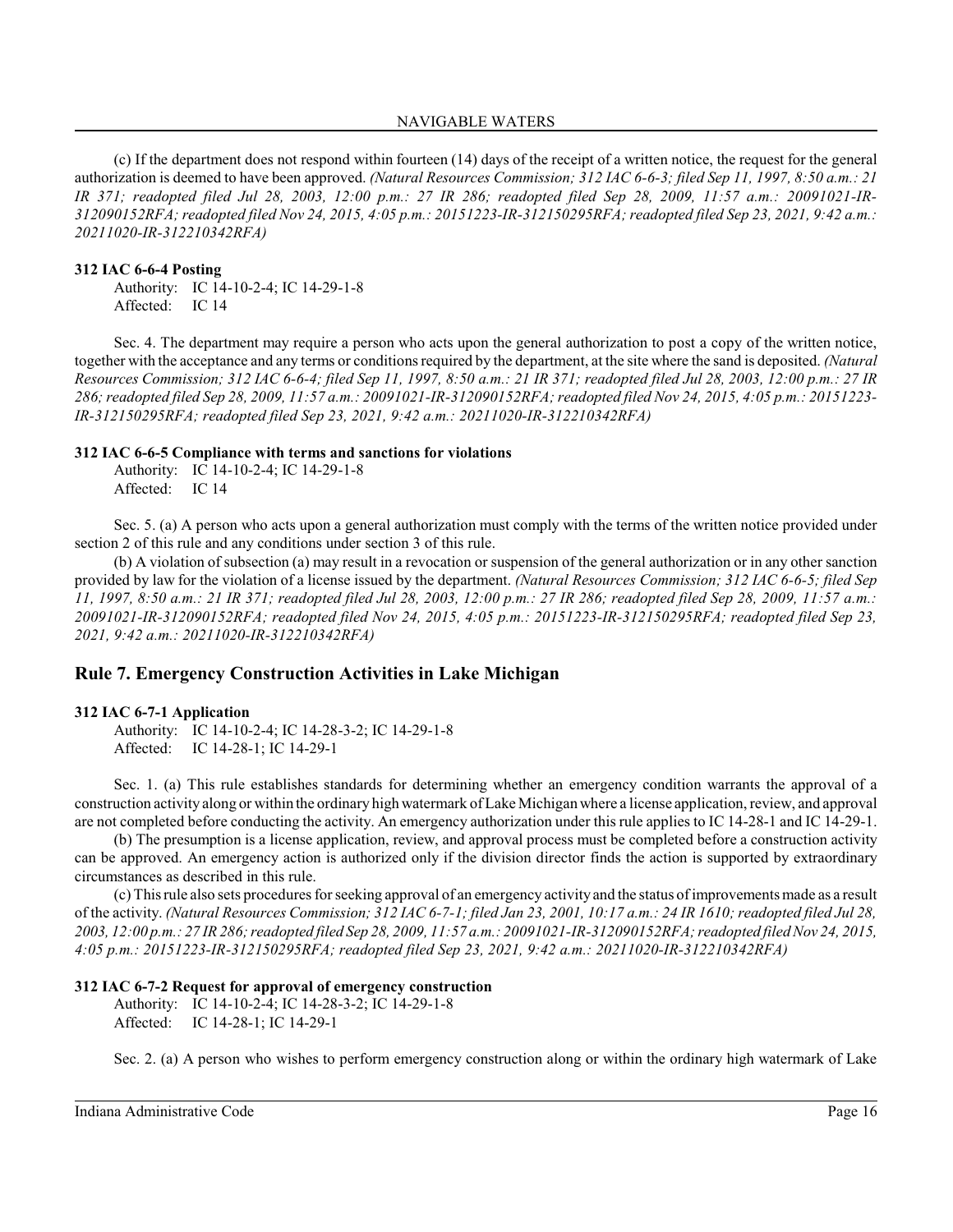Michigan, without first obtaining license approval under IC 14-29-1 and this article, must notify the department and the applicable county emergency management agency.

(b) The notice shall describe the nature of the emergency and the construction requested to be performed in response to the emergency. The notice must provide sufficient information for the department to review the request under the terms set forth in this rule.

(c) An authorization issued under this rule also satisfies the need to obtain a license under IC 14-28-1 for the period the authorization is in effect. *(Natural Resources Commission; 312 IAC 6-7-2; filed Jan 23, 2001, 10:17 a.m.: 24 IR 1610; readopted filed Jul 28, 2003, 12:00 p.m.: 27 IR 286;readopted filed Sep 28, 2009, 11:57 a.m.: 20091021-IR-312090152RFA; readopted filed Nov 24, 2015, 4:05 p.m.: 20151223-IR-312150295RFA; readopted filed Sep 23, 2021, 9:42 a.m.: 20211020-IR-312210342RFA)*

### **312 IAC 6-7-3 Response to request for emergency construction approval**

Authority: IC 14-10-2-4; IC 14-28-3-2; IC 14-29-1-8 Affected: IC 14-28; IC 14-29

Sec. 3. Upon the receipt of a request for emergency construction approval, the department shall perform an on-site inspection. To the extent practicable, the department shall consult with other agencies before responding to the request. Included among these agencies are the U.S. Army Corps of Engineers and the appropriate county emergency management agency. *(Natural Resources Commission; 312 IAC 6-7-3; filed Jan 23, 2001, 10:17 a.m.: 24 IR 1611; readopted filed Jul 28, 2003, 12:00 p.m.: 27 IR 286; readopted filed Sep 28, 2009, 11:57 a.m.: 20091021-IR-312090152RFA; readopted filed Nov 24, 2015, 4:05 p.m.: 20151223-IR-312150295RFA; readopted filed Sep 23, 2021, 9:42 a.m.: 20211020-IR-312210342RFA)*

### **312 IAC 6-7-4 Determining if an emergency exists**

Authority: IC 14-10-2-4; IC 14-28-3-2; IC 14-29-1-8 Affected: IC 14-28; IC 14-29

Sec. 4. The department may grant a request to approve emergency construction if, without performing the construction, there is an imminent risk of harm to public safety or major damage to property and at least one (1) of the following conditions exist:

(1) No erosion protection structure is present at the site.

(2) A failure or significant structural deterioration of an existing erosion protection structure has occurred. Examples include the following:

(A) Erosion of the lake bottom has occurred adjacent to a sheet steel wall.

(B) Stones in a rock revetment have shifted.

(3) Major shoreline erosion has occurred.

(4) A bluff face is excessively steep and threatens mass slumping.

(5) Without the construction, there would be a likelihood of significant harm to the environment or to public health and safety. *(Natural Resources Commission; 312 IAC 6-7-4; filed Jan 23, 2001, 10:17 a.m.: 24 IR 1611; readopted filed Jul 28, 2003, 12:00 p.m.: 27 IR 286;readopted filed Sep 28, 2009, 11:57 a.m.: 20091021-IR-312090152RFA; readopted filed Nov 24, 2015, 4:05 p.m.: 20151223-IR-312150295RFA; readopted filed Sep 23, 2021, 9:42 a.m.: 20211020-IR-312210342RFA)*

### **312 IAC 6-7-5 Factors tending to support a finding an emergency exists**

Authority: IC 14-10-2-4; IC 14-28-3-2; IC 14-29-1-8 Affected: IC 14-28; IC 14-29

Sec. 5. Factors tending to support a finding emergency conditions are present under section 3 of this rule include the following: (1) The lake level is rising.

(2) The current lake level is higher than the ordinary high watermark (five hundred eighty-one and five-tenths (581.5) feet) or lower than five hundred seventy-eight (578) feet I.G.L.D., 1985.

(3) The failed or threatened erosion control structure is in close proximity to the subject property.

(4) The content, design, or position of an erosion control structure makes its accelerated deterioration or collapse more likely.

(5) The existing angle of repose of a bluff face or the bluff height make continued slumping probable.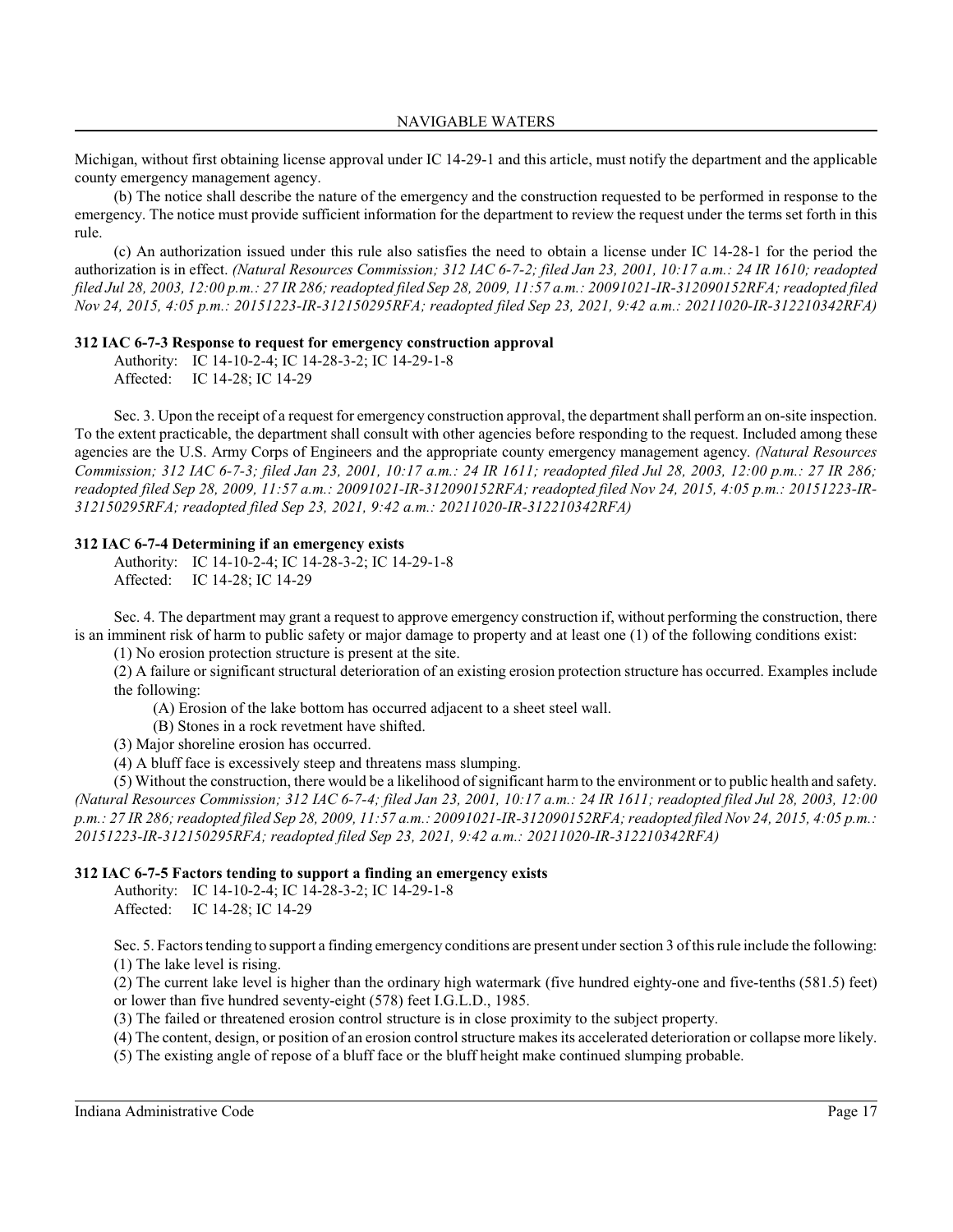(6) The risk of harm to public safety or major damage to real property is aggravated by external circumstances.

(7) If immediate action is not taken, persons other than the person seeking to performemergency remedial action are also likely to suffer harm.

*(Natural Resources Commission; 312 IAC 6-7-5; filed Jan 23, 2001, 10:17 a.m.: 24 IR 1611; readopted filed Jul 28, 2003, 12:00 p.m.: 27 IR 286;readopted filed Sep 28, 2009, 11:57 a.m.: 20091021-IR-312090152RFA; readopted filed Nov 24, 2015, 4:05 p.m.: 20151223-IR-312150295RFA; readopted filed Sep 23, 2021, 9:42 a.m.: 20211020-IR-312210342RFA)*

### **312 IAC 6-7-6 Disposition of emergency license**

Authority: IC 14-10-2-4; IC 14-28-3-2; IC 14-29-1-8 Affected: IC 14-28; IC 14-29

Sec. 6. (a) The department may approve, approve with conditions, or deny a request for an emergency authorization under this rule. This disposition may be made orally if conditions warrant but shall be memorialized in writing as quickly as practicable.

(b) The department may terminate an application for an emergency license if the applicant fails to provide supporting documentation in a timely fashion.

(c) Unless otherwise specified in writing by the department, an approval under this rule is effective for ninety (90) days. *(Natural Resources Commission; 312 IAC 6-7-6; filed Jan 23, 2001, 10:17 a.m.: 24 IR 1611; readopted filed Jul 28, 2003, 12:00 p.m.: 27 IR 286;readopted filed Sep 28, 2009, 11:57 a.m.: 20091021-IR-312090152RFA; readopted filed Nov 24, 2015, 4:05 p.m.: 20151223-IR-312150295RFA; readopted filed Sep 23, 2021, 9:42 a.m.: 20211020-IR-312210342RFA)*

#### **312 IAC 6-7-7 After-the-fact license**

Authority: IC 14-10-2-4; IC 14-28-3-2; IC 14-29-1-8 Affected: IC 14-18-6; IC 14-28-1; IC 14-29-1

Sec. 7. (a) A person who obtains and acts upon an emergency authorization under this rule must file with the department a completed application, underIC 14-29-1 and this article, for a permanent after-the-fact license within ninety (90) days of commencing the emergency activity. The department may, for good cause, grant an extension of time for filing an after-the-fact license application.

(b) If the activity for which an emergency authorization is granted also requires a license under IC 14-28-1, a completed application for a permanent after-the-fact license under IC 14-28-1 must also be filed with the department within ninety (90) days of commencing the emergency activity.

(c) Subsections (a) and (b) do not apply if the person granted an emergency authorization conducts no activity over which the department has jurisdiction under IC 14-28-1 or IC 14-29-1.

(d) The receipt of an emergency authorization creates no inference of entitlement to an after-the-fact license or to ownership of the bed of Lake Michigan. The department may require modification or removal of any material or structure placed on or within the ordinary high watermark of Lake Michigan if appropriate to IC 14-29-1 and this article. A person may obtain title to lands within the ordinary high watermark of Lake Michigan only upon compliance with IC 14-18-6. *(Natural Resources Commission; 312 IAC 6-7-7; filed Jan 23, 2001, 10:17 a.m.: 24 IR 1611; readopted filed Jul 28, 2003, 12:00 p.m.: 27 IR 286; readopted filed Sep 28, 2009, 11:57 a.m.:20091021-IR-312090152RFA; readopted filed Nov 24, 2015, 4:05 p.m.: 20151223-IR-312150295RFA; readopted filed Sep 23, 2021, 9:42 a.m.: 20211020-IR-312210342RFA)*

### **312 IAC 6-7-8 Administrative review**

Authority: IC 14-10-2-4; IC 14-28-3-2; IC 14-29-1-8 Affected: IC 4-21.5; IC 14-28; IC 14-29

Sec. 8. (a) An affected person may obtain administrative review under IC 4-21.5 and 312 IAC 3-1 of a determination under this rule. The division of hearings of the commission shall, as soon as practicable, conduct any appropriate proceeding.

(b) Unless otherwise agreed by the parties, a hearing under this section shall be held in an Indiana county that borders Lake Michigan. *(Natural Resources Commission; 312 IAC 6-7-8; filed Jan 23, 2001, 10:17 a.m.: 24 IR 1612; readopted filed Jul 28, 2003, 12:00 p.m.: 27 IR 286;readopted filed Sep 28, 2009, 11:57 a.m.: 20091021-IR-312090152RFA; readopted filed Nov 24, 2015, 4:05 p.m.: 20151223-IR-312150295RFA; readopted filed Sep 23, 2021, 9:42 a.m.: 20211020-IR-312210342RFA)*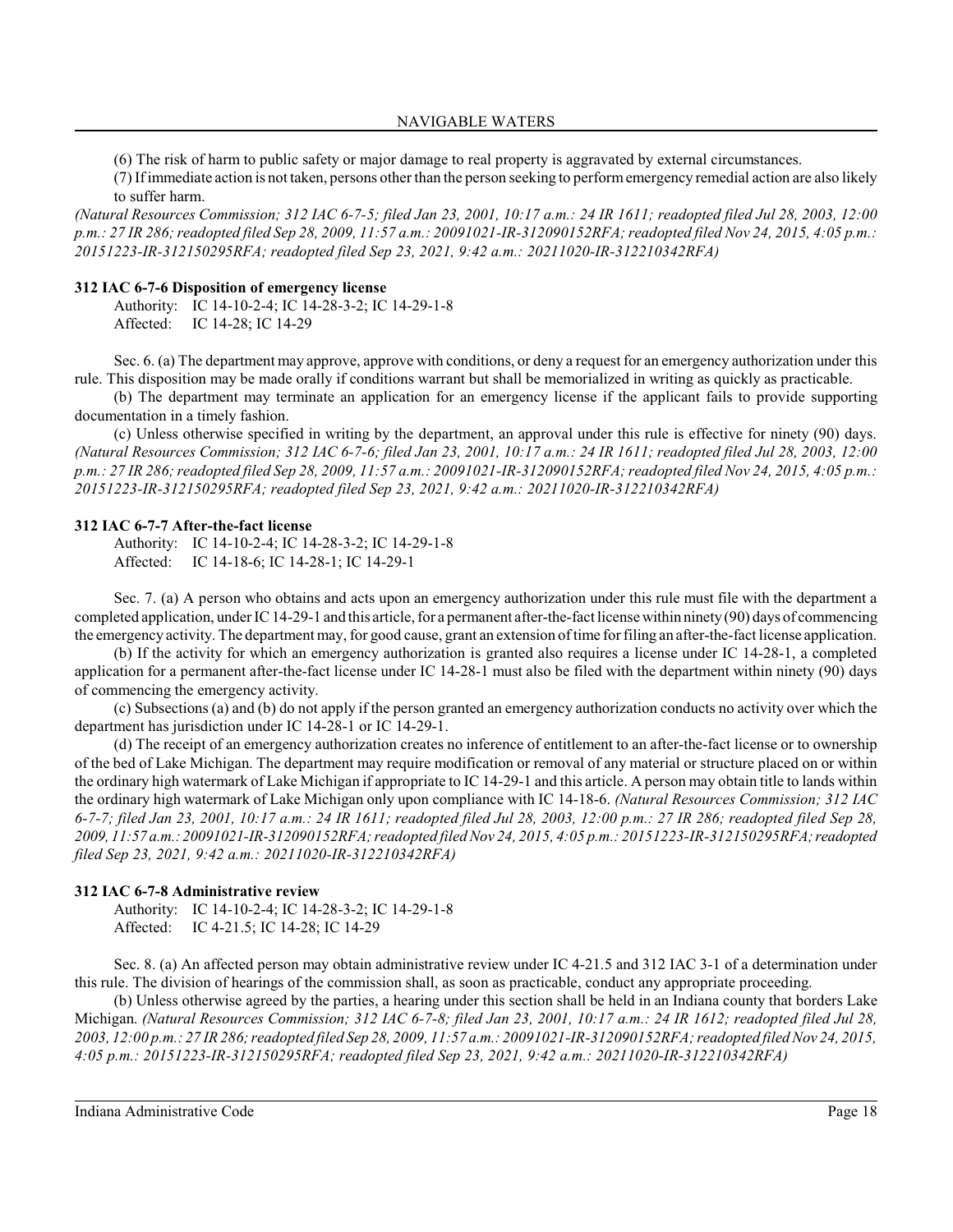# **Rule 8. Placement of Permanent Structures in Lake Michigan**

### **312 IAC 6-8-1 Application of rule**

Authority: IC 14-10-2-4; IC 14-28-3-2; IC 14-29-1-8 Affected: IC 14-28; IC 14-29-1

Sec. 1. (a) Thisrule establishes standards for determining whether to grant approval for the placement of a permanent structure in Lake Michigan under IC 14-29-1.

(b) If the permanent structure is a marina, approval must be obtained under 312 IAC 6-4 in addition to this rule.

(c) As used in this rule, "permanent structure" means a:

(1) marina;

(2) seawall;

(3) breakwater;

(4) detached breakwater;

(5) jetty;

(6) boat launch;

(7) "z" wall;

(8) binwall;

(9) sinusoidal wall;

- (10) bulkhead;
- $(11)$  groin;
- (12) grout tube;
- (13) cable;
- (14) pipeline;
- $(15)$  wharf;
- (16) pier;
- $(17)$  piling;

(18) rock revetment; or

(19) similar structure.

*(Natural Resources Commission; 312 IAC 6-8-1; filed Jan 23, 2001, 10:17 a.m.: 24 IR 1612; readopted filed Jul 28, 2003, 12:00 p.m.: 27 IR 286;readopted filed Sep 28, 2009, 11:57 a.m.: 20091021-IR-312090152RFA; readopted filed Nov 24, 2015, 4:05 p.m.: 20151223-IR-312150295RFA; readopted filed Sep 23, 2021, 9:42 a.m.: 20211020-IR-312210342RFA)*

### **312 IAC 6-8-2 License for the placement of a structure**

Authority: IC 14-10-2-4; IC 14-28-3-2; IC 14-29-1-8 Affected: IC 14-28; IC 14-29

Sec. 2. (a) A person who wishes to place a permanent structure on or within the ordinary high watermark of Lake Michigan must file a license application with the department that is completed under this article.

(b) The applicant must include plans, drawings, other specifications reasonably required for the department to determine whether placement of the permanent structure would satisfy 312 IAC 6-1-1.

(c) The applicant must demonstrate the permanent structure will not do any of the following:

(1) Unreasonably impair the navigability of the lake or an adjacent navigable waterway.

(2) Cause significant harm to the environment.

(3) Pose an unreasonable hazard to life or property.

(d) The applicant shall evaluate the likely impact of the permanent structure on coastal dynamics, including the following:

(1) Shoreline erosion and accretion.

(2) Sand movement within the lake.

(3) The interaction with existing structures.

(e) The applicant must demonstrate either that it is the fee owner of land immediately adjacent to the site where the construction